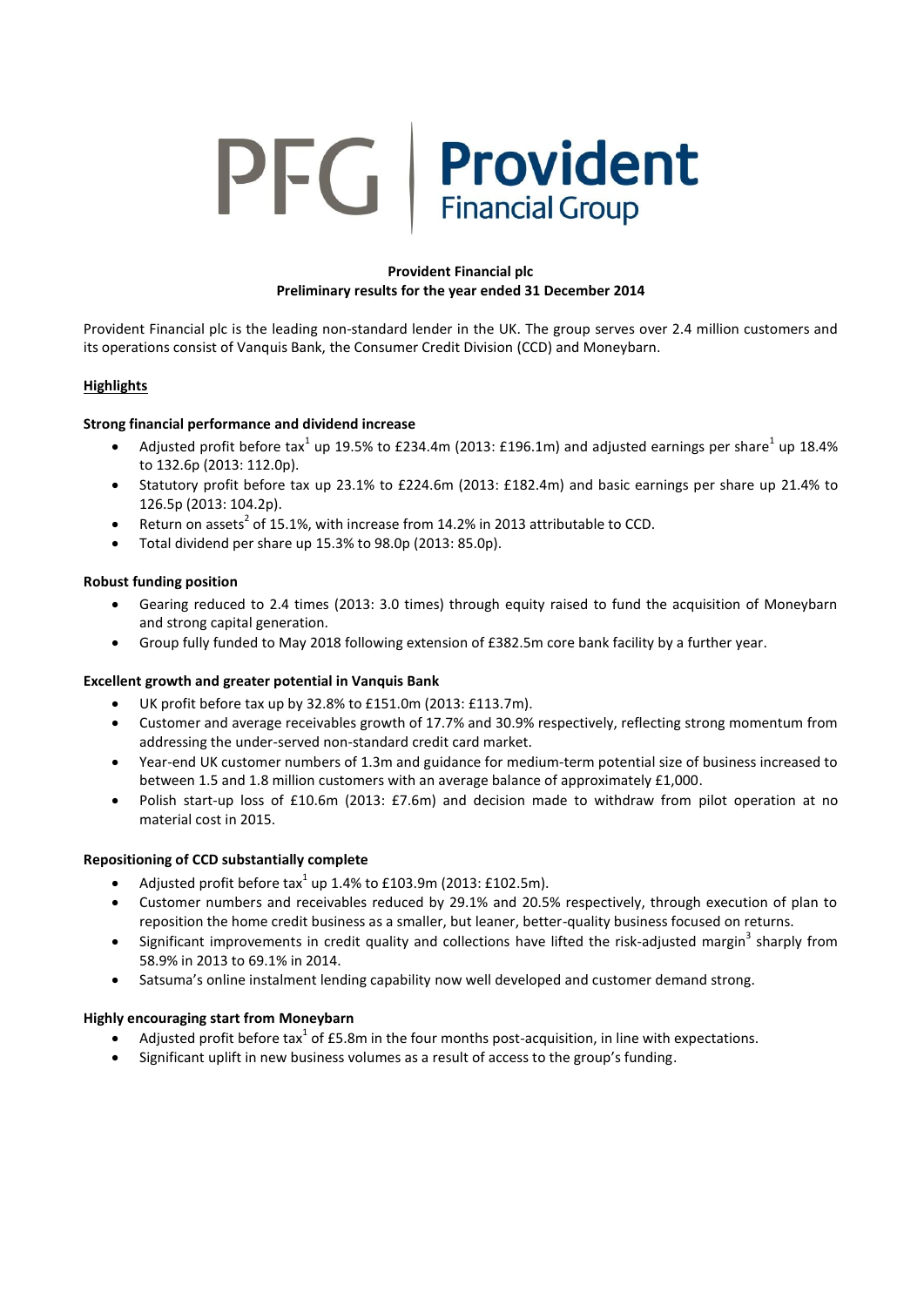#### **Key financial results**

|                                          | 2014    | 2013              | Change |
|------------------------------------------|---------|-------------------|--------|
| Adjusted profit before tax <sup>1</sup>  | £234.4m | £196.1m           | 19.5%  |
| Statutory profit before tax              | £224.6m | £182.4m           | 23.1%  |
| Adjusted earnings per share <sup>1</sup> | 132.6p  | 112.0p            | 18.4%  |
| Basic earnings per share                 | 126.5p  | 104.2p            | 21.4%  |
| Return on assets <sup>2</sup>            | 15.1%   | 14.2%             |        |
| Final dividend per share                 | 63.9p   | 54.0 <sub>p</sub> | 18.3%  |
| Total dividend per share                 | 98.0p   | 85.0p             | 15.3%  |

#### **Peter Crook, Chief Executive, commented:**

"I am very pleased to announce adjusted earnings per share growth of 18.4% in 2014 and a 15.3% increase in the dividend for the year, supported by strong capital generation and the group's robust funding position.

Vanquis Bank has produced another excellent performance with UK profits up 32.8%. Against unchanged credit standards, the business has continued to generate strong customer growth and margins through developing the underserved non-standard credit card market.

CCD delivered on its plan to at least maintain profits at 2013 levels. The repositioning of the home credit business as a smaller but leaner, better-quality, more modern business focused on returns is substantially complete whilst the Satsuma online instalment lending business has made a very encouraging start following its launch in November 2013.

The integration of Moneybarn is going extremely well and access to the group's funding lines has assisted in a significant uplift in new business volumes.

I believe the more exacting FCA regulatory regime will raise the bar on conduct across the consumer finance industry and I am pleased to report that our businesses are at an advanced state of readiness for full authorisation.

The group has made a good start in the first two months of 2015. Vanquis Bank and Moneybarn continue to trade strongly and the home credit business has enjoyed a strong collections performance."

| <b>Enquiries:</b>                       | Today         | <b>Thereafter</b> |
|-----------------------------------------|---------------|-------------------|
| Media                                   |               |                   |
| David Stevenson, Provident Financial    | 020 7404 5959 | 01274 351351      |
| Nick Cosgrove, Simone Selzer, Brunswick | 020 7404 5959 | 020 7404 5959     |
| <b>Investor Relations</b>               |               |                   |
| Gary Thompson, Provident Financial      | 020 7404 5959 | 01274 351351      |
| investors@providentfinancial.com        |               |                   |

*1 Adjusted profit before tax is stated before: (i) £2.5m of amortisation in respect of acquisition intangibles established as part of the acquisition of Moneybarn on 20 August 2014 (2013: £nil) – see note 7; and (ii) exceptional costs of £7.3m, comprising £3.4m in respect of restructuring costs in CCD (2013: £13.7m) and £3.9m of costs incurred in respect of the acquisition of Moneybarn – see note 2.*

*2 Adjusted profit before interest after tax as a percentage of average receivables.*

*3 Revenue less impairment as a percentage of average receivables.*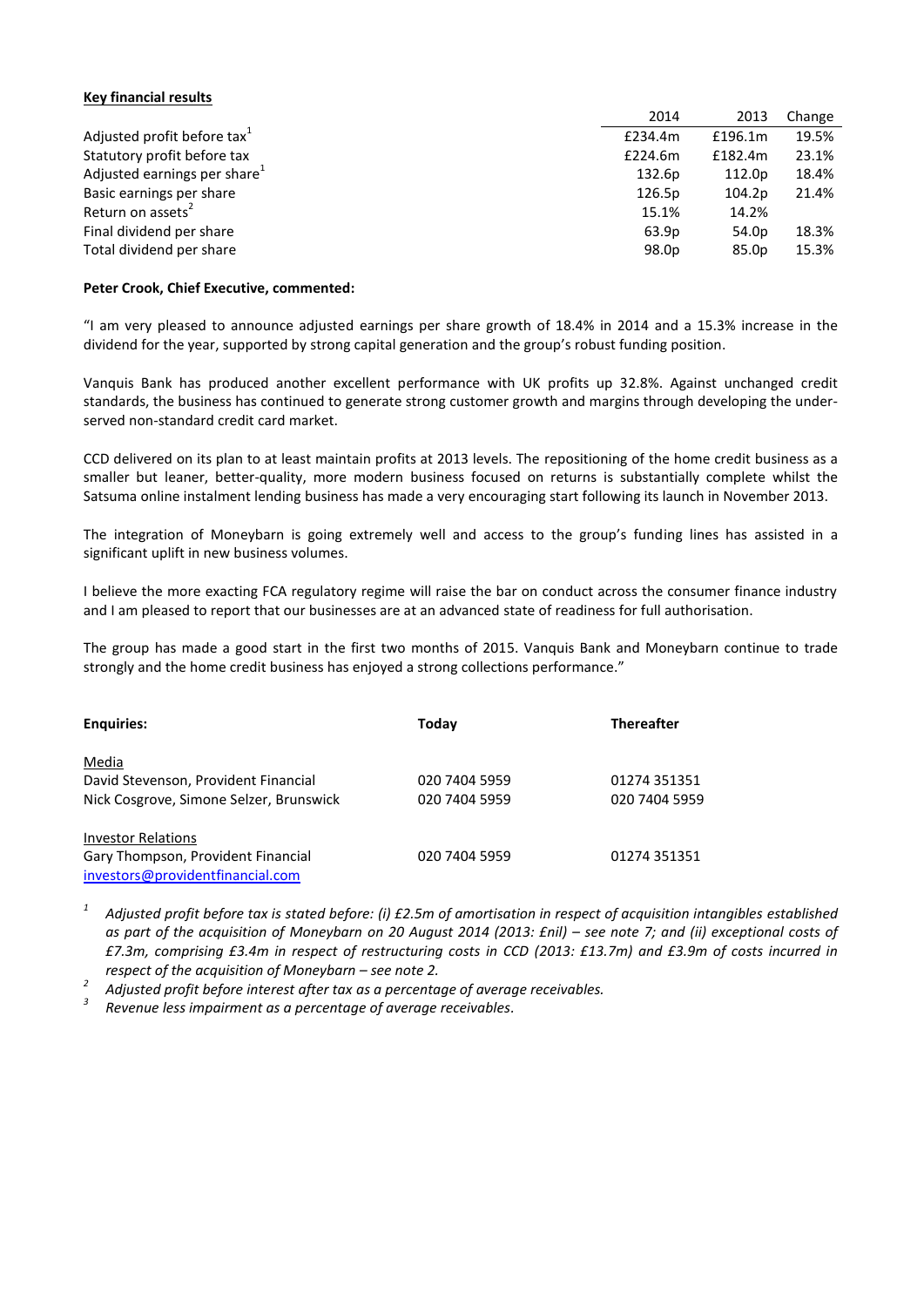#### **Group summary**

The group has reported a strong set of results with profit before tax, amortisation of acquisition intangibles and exceptional costs up 19.5% to £234.4m (2013: £196.1m). Vanquis Bank continues to experience strong growth and margins. CCD has delivered a stable result as the benefits of an improved home credit impairment performance and cost reductions have offset the contraction in home credit customer numbers and receivables and funded the investment in Satsuma. Adjusted earnings per share of 132.6p (2013: 112.0p) grew by 18.4%, a lower rate than pre-tax earnings as a result of the impact of the 5.9m placement of shares for the acquisition of Moneybarn, partly offset by the reduction in the statutory rate of UK corporation tax from 23% to 21% on 1 April 2014.

Vanquis Bank has delivered another excellent performance in 2014 with UK profit before tax up 32.8% to £151.0m (2013: £113.7m). Further investment in the customer acquisition programme delivered record new customer bookings of 430,000 (2013: 411,000) and a year-end customer count of 1,293,000, a year-on-year increase of 17.7%. This growth, when combined with the credit line increase programme to established customers, produced average receivables growth of 30.9%. Credit standards were unchanged in 2014 and, as a result, delinquency levels have run at record lows for the business against the backdrop of an improving employment market. This has allowed Vanquis Bank to deliver a risk-adjusted margin of 33.2% (2013: 34.2%), well ahead of its minimum target of 30%.

Vanquis Bank continues to deliver strong growth and, against unchanged credit standards, its marketing programmes are successfully delivering an increased flow of new customers from its target audience. This has resulted in a reassessment of the medium-term potential for the UK customer base from between 1.3m and 1.5m customers to between 1.5m and 1.8m customers with an expected average customer balance of approximately £1,000.

A decision has been made to withdraw from the pilot credit card operation in Poland. This reflects a conclusion that the timeframe required to develop a business of sufficient scale to achieve the group's target returns is too long and therefore not the best use of the group's capital. The group has commenced the process of winding down the Polish operation which includes running off the receivables book in an orderly manner. The losses associated with the pilot in 2014 were £10.6m (2013: £7.6m). There is not expected to be a material cost from winding down the pilot operation in 2015.

CCD's profit before tax and exceptional costs in 2014 was £103.9m (2013: £102.5m) reflecting strong execution against the programme of work to transition the home credit business to a smaller but leaner, better-quality, more modern business focused on returns. As planned, the reduction in customer numbers and receivables of 29.1% and 20.5% respectively was fully mitigated by a significant strengthening in the risk-adjusted margin and cost reductions. The riskadjusted margin has increased from 58.9% in 2013 to 69.1% in 2014 primarily as a result of a sharp improvement in collections performance supported by a higher quality customer base. A year-on-year reduction in the cost base of 3.4% was achieved after reinvesting approximately £17m of the previously announced gross cost savings of £28m in enhancing IT, business and people development processes to support the repositioned home credit business, embedding the governance and regulatory framework required to transition CCD to the Financial Conduct Authority (FCA) and funding the start-up of Satsuma.

Demand for Satsuma loans is proving to be strong, benefitting from a step-up in advertising towards the end of the year and an increase in lead conversion rates following the further development of the decision engine and scorecard. Good progress has been made during 2014 in building capability and the continued dislocation caused by the regulatory changes to the payday loans market provides an excellent opportunity to develop a sustainable business with a strong market position capable of delivering the group's target returns. The development of Satsuma will be supported by an increase in advertising spend through 2015.

Since its acquisition in August, Moneybarn has traded well, delivering a profit before tax, amortisation of acquisition intangibles and exceptional costs of £5.8m in the last four months of the year. Access to the group's funding lines has resulted in a significant increase in new business volumes and also reinforced the primacy of its proposition across the broker network.

Exceptional costs of £7.3m have been recognised in 2014 comprising £3.4m of costs associated with a reduction in headcount of 225 in CCD following a business restructuring (2013: £13.7m) and £3.9m of costs in relation to the acquisition of Moneybarn. The group's statutory profit before tax is also stated after a £2.5m charge (2013: £nil) in respect of the amortisation of an intangible asset attributed to Moneybarn's broker relationships which was recognised on acquisition.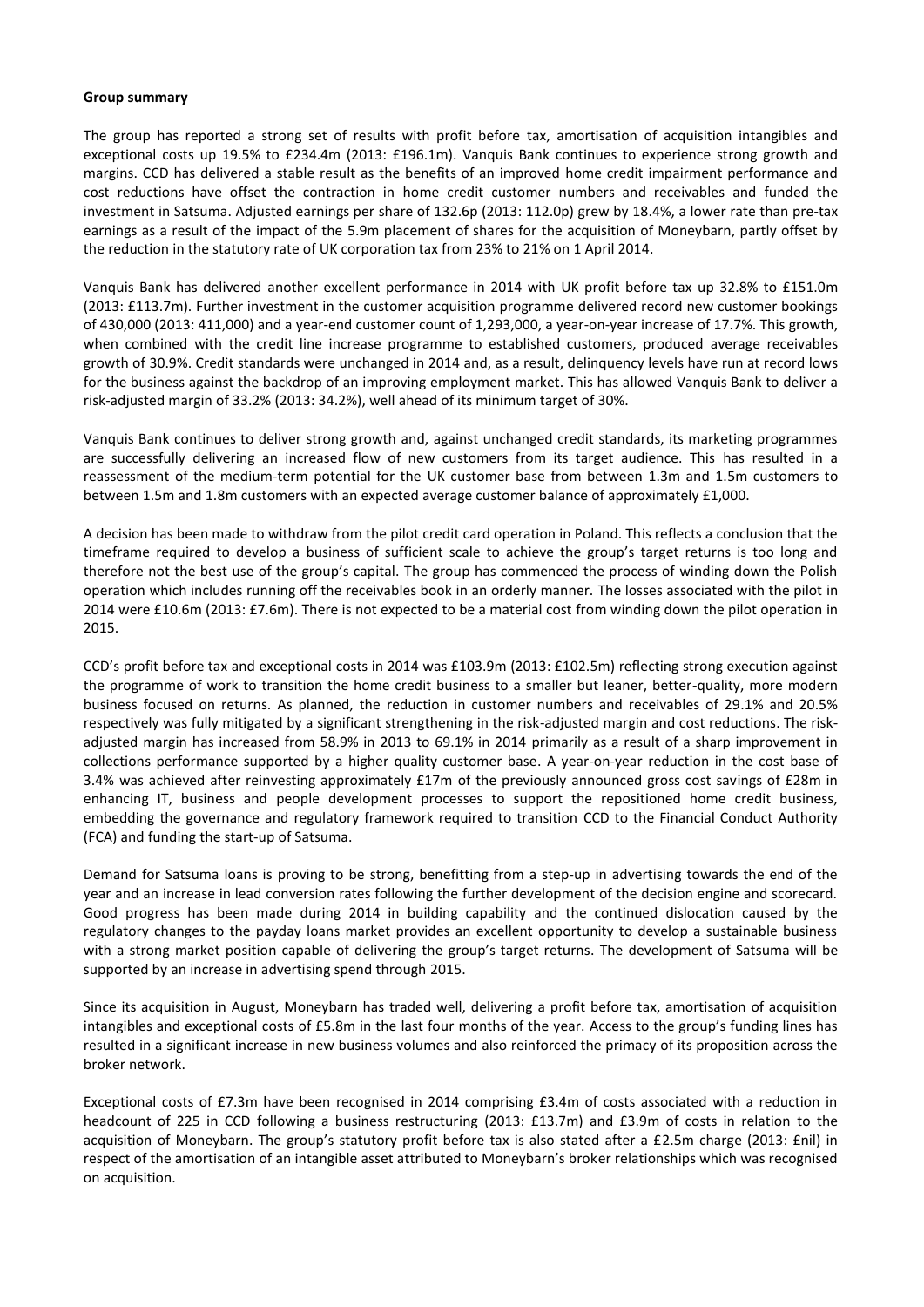The group's funding and liquidity positions remain strong with gearing reduced to 2.4 times (2013: 3.0 times), as a result of the equity raised to fund the acquisition of Moneybarn and the planned reduction in the home credit receivables book. The group has recently exercised its option to extend its £382.5m syndicated bank facility by a further 12 months to May 2018. Headroom on the group's committed facilities at 31 December 2014 amounted to £112m and, including the extension to the syndicated bank facility and the additional capacity available for Vanquis Bank to take further retail deposits, total funding capacity amounted to £454m. The group's committed debt facilities, together with the retail deposits programme at Vanquis Bank, are now sufficient to fund contractual maturities and projected growth in the business until May 2018.

The group generated capital of £175.5m (2013: £139.2m) exceeding dividends in respect of 2014 of £140.6m (2013: £116.8m).

The proposed final dividend has been increased by 18.3% to 63.9p (2013: 54.0p) which, together with the 10.0% increase in the interim dividend, represents a 15.3% increase in the total dividend per share to 98.0p (2013: 85.0p). Dividend cover for 2014, prior to the amortisation of acquisition intangibles and exceptional costs, is 1.35 times (2013: 1.32 times) and is consistent with the group's stated target of maintaining annual dividend cover of at least 1.25 times. The increase in the full-year dividend is supported by the group's growth in earnings and strong capital generation.

#### **Market conditions**

#### **Vanquis Bank**

Vanquis Bank promotes financial inclusion by bringing the benefits of credit cards to consumers who are typically declined by mainstream lenders, helping people to establish or rebuild their credit profiles and enjoy the increasing utility of card-based credit, including online shopping. Vanquis Bank's 'low and grow' approach to extending credit and high levels of customer contact underpin a sustainable, responsible lending model which produces consistently high levels of customer satisfaction approaching 90%.

The business continues to generate strong demand from developing the under-served, non-standard UK credit card market. Despite some increase in the marketing activity of competitors, Vanquis Bank's continued investment in its customer acquisition programme has generated record full-year bookings of 430,000 (2013: 411,000) against unchanged credit standards.

Despite Vanquis Bank customers typically being in more regular employment than home credit customers, the business has demonstrated that it is considerably less sensitive to adverse changes in the employment market than mainstream card issuers. Whilst UK unemployment continues to show further reductions, the business has maintained tight credit standards. As a result, delinquency levels have run at record lows for the business throughout 2014.

## **CCD**

The home credit business continues to fill an important need for consumers in the non-standard market, providing access to credit for those who might otherwise be financially excluded. Consumers on low incomes and tight budgets require affordable credit in order to manage the peaks and troughs in their household budgets or one-off items of expenditure that may arise. They value the simple, flexible and transparent nature of the home credit product with its fixed repayments and no additional fees or charges whatsoever, even if a payment is missed. Customers also value the relationship with their agent who typically lives in the same community and genuinely understands their needs. This is evidenced by consistently high levels of customer satisfaction in excess of 90%. The high frequency of contact between agents and customers together with agents' commission being based on collections, rather than amounts lent, further reinforces Provident's responsible lending approach.

Home credit customers tend to be hourly paid with a bias towards more casual, temporary and part-time employment. The disposable incomes of home credit customers have shown a marginal improvement during 2014 due to the moderation in the rate of inflation of household bills. However, measures of confidence across the customer base continue to run at relatively low levels.

The competitive landscape in the home credit market remains unchanged with up to 500 active participants. However, non-standard consumers have a greater choice than in the past because of the growth in alternative formats such as short-term payday or instalment credit products accessible online and high street credit providers including rent to own. The revised strategy for CCD introduced in the second half of 2013 is a response to these changing market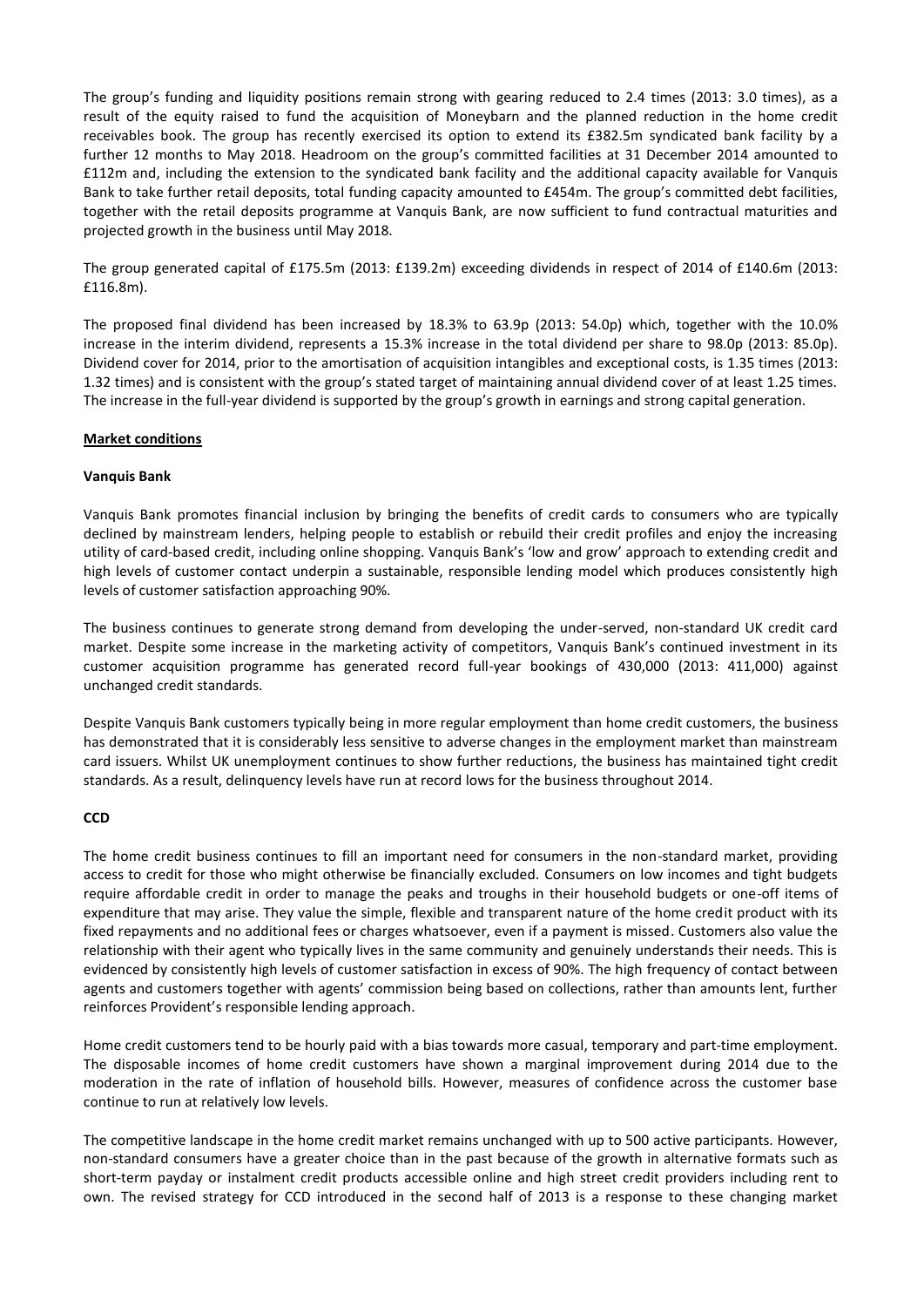dynamics. It involves updating the home credit business and focusing on returns as opposed to growth whilst investing in broadening the customer and product proposition through Satsuma in the online instalment lending segment of the non-standard market.

Satsuma addresses those applicants of adequate credit quality and whose preference is to access small-sum credit online and make repayments direct from their bank account without the need for an agent visit. It is relevant to the significant audience of non-standard consumers that occupy the segment of the market between Vanquis Bank and the home credit business. In order to maintain the group's responsible approach to lending, the Satsuma product retains many of the features of the home credit product. There are no extra charges with fixed payments based on a predetermined schedule. Customers have regular contact with a telephone agent and there are a number of forbearance procedures in place for those customers who get into financial difficulty. In addition, Satsuma is utilising the highly effective distribution, underwriting and collections capabilities of both CCD and Vanquis Bank.

Customer demand in the online loans market, in which payday lending has been the most significant participant, is estimated to be more than four times the size of the home credit market and is growing as consumer preferences change. With the backdrop of clearer, tighter regulation around payday lending from 1 July 2014, including the introduction of a rate cap from 2 January 2015, there is an ongoing and significant shift in supply from payday loans to more affordable and responsible instalment lending products. Tighter regulation has meant that a number of smaller payday loan companies have already exited the market and larger operators are revising their business models and curtailing their payday lending activities.

## **Moneybarn**

Moneybarn promotes financial inclusion by providing vehicle finance to those consumers who may be unable to obtain mainstream credit, enabling them to get to work and earn a living. The business shares many of the characteristics of the group's other businesses with a strong focus on delivering favourable customer outcomes. Responsible lending is reinforced through robust affordability checks, straightforward products which do not involve the sale of ancillary products such as PPI or GAP insurance, or hidden fees or charges. Moneybarn has well-developed forbearance measures for those customers who get into financial difficulty.

Moneybarn is the largest provider of non-standard vehicle finance in the UK, with an approximate market share of between 20% and 25% of the secured segment. Direct competition comes from around 10 other providers. The nonstandard vehicle finance market shrank considerably as a result of the credit crunch, as mainstream and specialist participants reduced their lending, collapsed or exited the market. It has recovered in recent years but remains less than half of the size it was in 2007.

It is estimated that approximately half a million cars were purchased by non-standard borrowers in the UK in 2013, of which about 10% were funded through secured car finance products with the remainder being funded through cash, loans from friends and family or alternative forms of credit such as personal and guarantor loans. Growth in future demand is supported by a number of factors including customer needs, an overall under supply of non-standard car finance and the value for money provided by specialist car finance relative to many other non-standard funding options.

The profile of Moneybarn's customers is very similar to Vanquis Bank customers. They typically have a thin or past impaired credit history and find it difficult to access credit from more prime lenders. They have an average age of approximately 40, are employed or self-employed and have an income level around the national average of £25,000.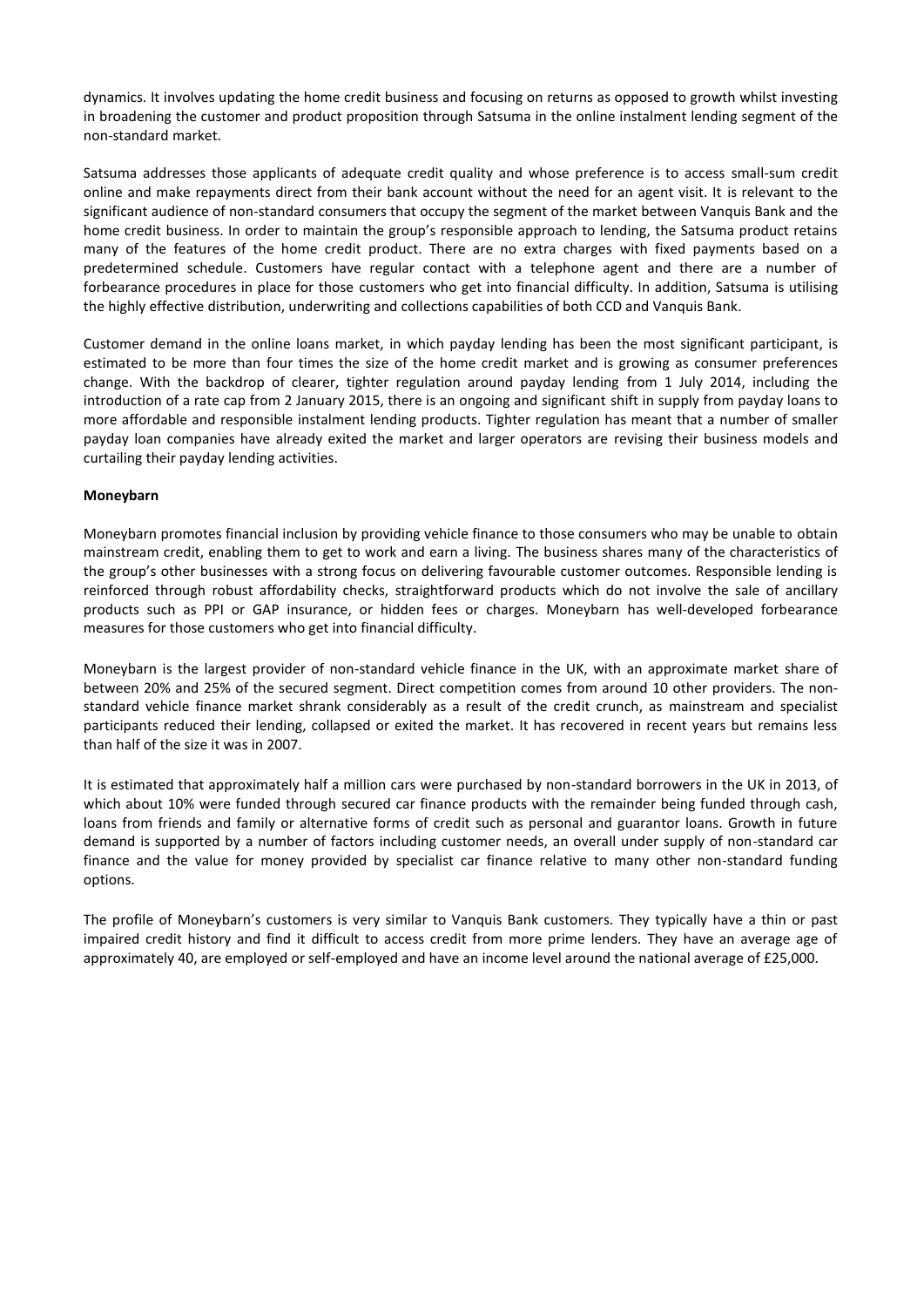## **Vanquis Bank**

#### **Business performance**

Vanquis Bank generated a profit before tax of £140.4m in 2014 (2013: £106.1m) analysed as follows:

|                           |        | Year ended 31 December |        |  |
|---------------------------|--------|------------------------|--------|--|
|                           | 2014   | 2013                   | Change |  |
|                           | £m     | £m                     | %      |  |
| Profit/(loss) before tax: |        |                        |        |  |
| - UK                      | 151.0  | 113.7                  | 32.8   |  |
| - Poland                  | (10.6) | (7.6)                  | (39.5) |  |
| <b>Total Vanquis Bank</b> | 140.4  | 106.1                  | 32.3   |  |

**UK**

|                                   |               | Year ended 31 December |        |  |
|-----------------------------------|---------------|------------------------|--------|--|
|                                   | 2014          | 2013                   | Change |  |
|                                   | $\mathsf{fm}$ | $\mathsf{fm}$          | %      |  |
|                                   |               |                        |        |  |
| Customer numbers ('000)           | 1,293         | 1,099                  | 17.7   |  |
| Year-end receivables              | 1,093.9       | 861.3                  | 27.0   |  |
| Average receivables               | 967.2         | 739.1                  | 30.9   |  |
|                                   |               |                        |        |  |
| Revenue                           | 465.6         | 378.8                  | 22.9   |  |
| Impairment                        | (144.9)       | (126.3)                | (14.7) |  |
| Revenue less impairment           | 320.7         | 252.5                  | 27.0   |  |
|                                   |               |                        |        |  |
| Risk-adjusted margin <sup>1</sup> | 33.2%         | 34.2%                  |        |  |
| Costs                             | (130.0)       | (104.3)                | (24.6) |  |
| Interest                          | (39.7)        | (34.5)                 | (15.1) |  |
|                                   |               |                        |        |  |
| Profit before tax                 | 151.0         | 113.7                  | 32.8   |  |
|                                   |               |                        |        |  |
| Return on assets <sup>2</sup>     | 15.5%         | 15.5%                  |        |  |

*1 Revenue less impairment as a percentage of average receivables.*

*2 Profit before interest after tax as a percentage of average receivables.*

Vanquis Bank has performed strongly in 2014, reporting UK profit before tax 32.8% higher than 2013. Further strong growth in the receivables book together with delinquency running at record lows have enabled the UK business to deliver a consistent return on assets of 15.5% (2013: 15.5%).

Demand for non-standard credit cards continues to be strong. Despite some increase in the marketing activity of competitors, further investment in the customer acquisition programme has allowed the business to deliver record new customer bookings of 430,000 (2013: 411,000), reflecting an acceptance rate of 25% (2013: 25%) against unchanged underwriting standards. As a result, customer numbers ended the year at nearly 1.3m, up 17.7% on the prior year.

The growth in customer numbers, together with the credit line increase programme to customers who have established a sound payment history, generated a 27.0% increase in year-end receivables to just under £1.1bn. The growth in receivables benefited from the introduction of upgraded credit line increase scorecards in March, following the decision to enhance the sourcing of credit bureau data. Returns from the 'low and grow' approach to extending credit remain consistently strong and are underpinned by average credit line utilisation of between 70% and 75% which delivers a strong stream of revenue whilst maintaining a relatively low level of contingent risk to the business from undrawn credit lines.

Against unchanged credit standards, Vanquis Bank's marketing programmes are successfully delivering an increased flow of new customers from its target audience. This has resulted in a reassessment of the medium-term potential for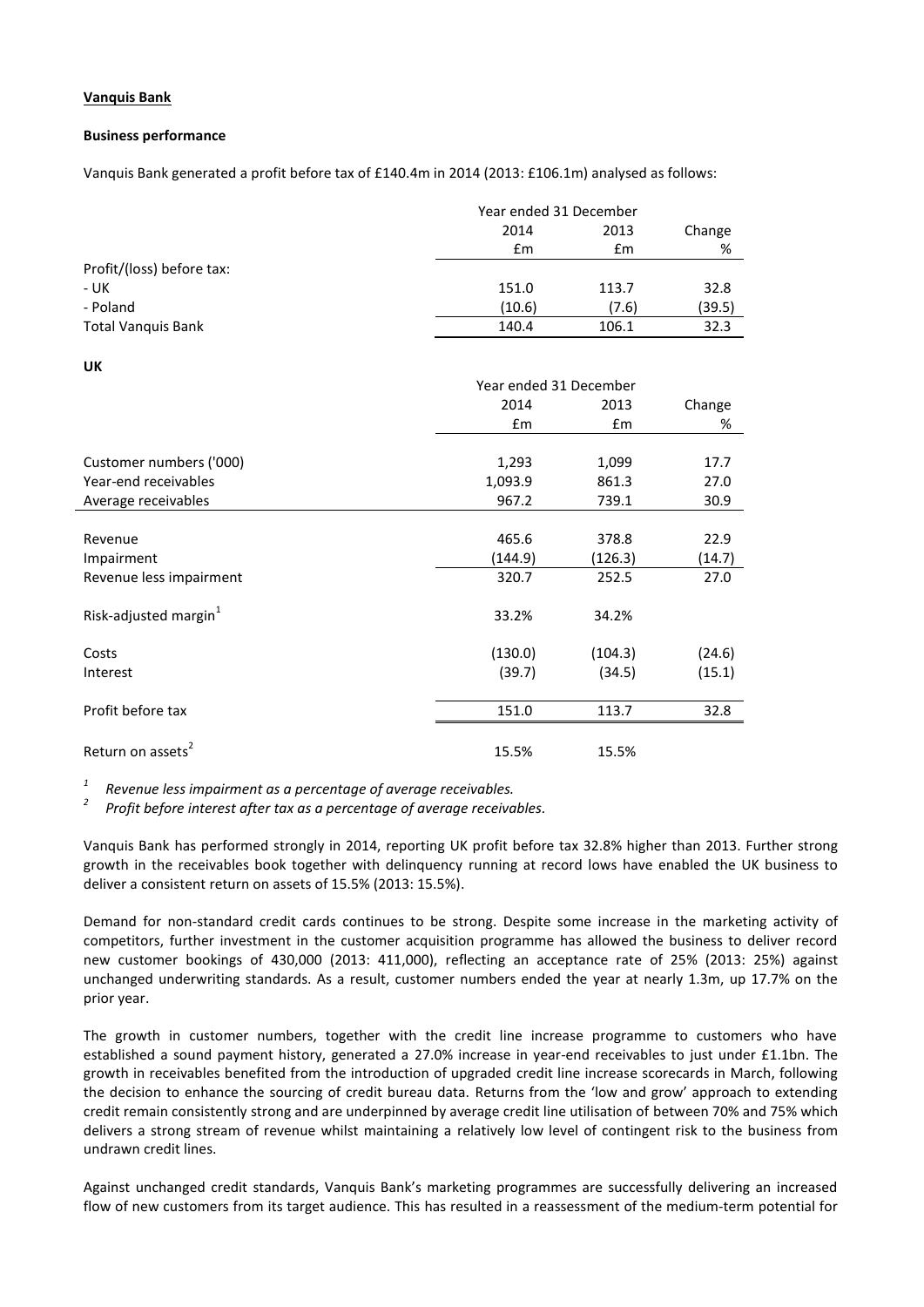the UK customer base from between 1.3m and 1.5m customers to between 1.5m and 1.8m customers with an expected average customer balance of approximately £1,000.

The risk-adjusted margin has reduced by 1.0% to 33.2% over the past 12 months, comprising a 3.1% reduction in the revenue yield and a 2.1% reduction in the rate of impairment as explained below.

Although UK unemployment has shown a reduction over the last year, Vanquis Bank has, and will continue to, apply tight credit standards. The result is that the rate of delinquency has fallen to a new all time low for the business and produced a 2.1% reduction in the rate of impairment since the start of the year. Over the same period, the improving quality of the book has seen the revenue yield from interest and late and over limit fees reduce by a similar amount.

As previously reported, during the second half of 2013 Vanquis Bank changed the timing of the sale of its Repayment Option Plan (ROP) product from the customer welcome call to the activation call, which is approximately one week later, and also made a number of enhancements to the product's features. As expected, these two changes have resulted in a moderation in the revenue yield earned by the business, and is the primary reason for the reduction of 1.0% in the risk-adjusted margin since December 2013.

In February 2014, Visa reached an agreement with the European Commission to a phased approach to reduce the interchange fees charged by credit card companies to retailers, a programme concluding in March 2016. In parallel European Regulators are expected to pass legislation to regulate interchange fees, likely to come into effect in the last quarter of 2015, superseding the Visa changes. Interchange revenue is a less significant source of income for Vanquis Bank than for more mainstream credit card providers. The impact was not significant in 2014 but is expected to be £2m in 2015, increasing to a full year impact of around £9m by 2016, based on current volumes, as the reduced fees on domestic transactions take effect.

Based on current delinquency trends, the changes made to the ROP product and the recent changes to interchange fees, the risk-adjusted margin is expected to moderate to between 31% and 32% during 2015 and remain above the target of 30% thereafter.

Cost growth of 24.6% was well below receivables growth as the business continues to benefit from operational gearing. As previously reported, the business has relocated its central London premises to 20 Fenchurch Street in order to accommodate future growth. The lease on the new property commenced in April and the business incurred additional property costs of approximately £3m in 2014, of which approximately £2m was in respect of the new head office property.

Interest costs of £39.7m (2013: £34.5m) increased by 15.1% during 2014 compared with growth in average receivables of 30.9%. This reflects the reduction in Vanquis Bank's blended funding rate, after taking account of the cost of holding a liquid assets buffer, from 6.4% in 2013 to 5.6% in 2014, due to the progressive benefit from taking retail deposits. Assuming market rates remain unchanged, Vanquis Bank's overall funding rate is expected to reduce further in 2015 as the proportion of funding provided by retail deposits increases.

## **Poland**

A decision has been made to withdraw from the pilot credit card operation in Poland.

The pilot operation has vigorously tested the Polish market since May 2012. This has included deploying talent from the UK business, recruiting senior Polish management with extensive local knowledge of marketing and sales channels and testing multiple revolving credit products and distribution. However, the progress of the pilot in recruiting new customers has been slower than originally anticipated and has led to the conclusion that the timeframe required to develop a business of sufficient scale to achieve the group's target returns is too long and therefore not the best use of the group's capital. Accordingly, the group has commenced the process of winding down the Polish operation. This includes running off the receivables book in an orderly manner which is expected to be largely completed in 2015.

At the end of 2014, the Polish pilot operation had 59,000 customers (2013: 25,000) and a receivables book of £15.5m (2013: £5.3m). The cost of the pilot during 2014 amounted to £10.6m (2013: £7.6m). There is not expected to be a material cost from winding down the pilot operation in 2015.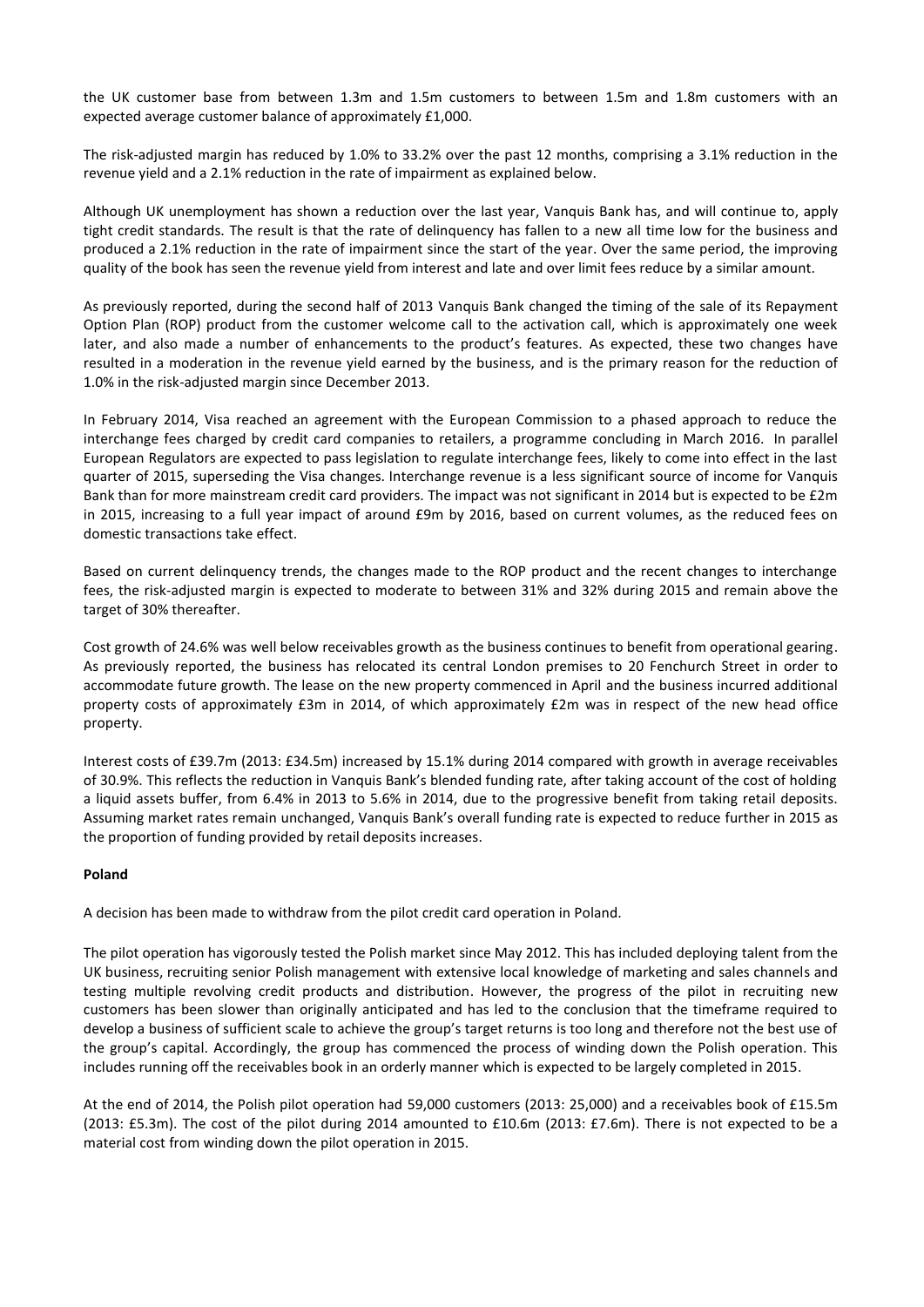## **Business performance**

CCD generated a profit before tax and exceptional costs of £103.9m in 2014 (2013: £102.5m) as set out below:

|                                   | Year ended 31 December |               |        |
|-----------------------------------|------------------------|---------------|--------|
|                                   | 2014                   | 2013          | Change |
|                                   | $\mathsf{fm}$          | $\mathsf{fm}$ | %      |
|                                   |                        |               |        |
| Customer numbers ('000)           | 1,071                  | 1,511         | (29.1) |
| Year-end receivables              | 588.1                  | 740.0         | (20.5) |
| Average receivables               | 598.5                  | 725.8         | (17.5) |
|                                   |                        |               |        |
| Revenue                           | 591.1                  | 697.1         | (15.2) |
| Impairment                        | (177.5)                | (269.7)       | 34.2   |
| Revenue less impairment           | 413.6                  | 427.4         | (3.2)  |
| Revenue yield <sup>1</sup>        | 98.8%                  | 96.0%         |        |
| Impairment % revenue <sup>2</sup> | 30.0%                  | 38.7%         |        |
| Risk-adjusted margin <sup>3</sup> | 69.1%                  | 58.9%         |        |
| Costs                             | (275.8)                | (285.6)       | 3.4    |
| Interest                          | (33.9)                 | (39.3)        | 13.7   |
| Profit before tax <sup>4</sup>    | 103.9                  | 102.5         | 1.4    |
| Return on assets <sup>5</sup>     | 18.1%                  | 15.1%         |        |

*1 Revenue as a percentage of average receivables.*

*2 Impairment as a percentage of revenue.*

*3 Revenue less impairment as a percentage of average receivables.*

*4 Profit before tax is stated before an exceptional cost of £3.4m (2013: £13.7m) in respect of business restructuring.*

5 *Profit before interest and exceptional costs after tax as a percentage of average receivables.*

CCD delivered profit before tax and exceptional costs 1.4% up on last year. This reflects strong execution against a challenging programme of work to transition the home credit business to a smaller but leaner, better-quality, more modern business focused on returns, whilst investing in the Satsuma online loans proposition. The success in delivering the strategy has resulted in a significant increase in CCD's return on assets from 15.1% in 2013 to 18.1% in 2014.

Whilst the disposable incomes of home credit customers have increased modestly over the last year, customer confidence remains relatively low. Accordingly, the demand for credit from better-quality, existing customers has remained relatively subdued for the majority of the year. In addition, the tighter credit standards implemented during the final quarter of 2013 have continued to restrict the recruitment of more marginal customers into the business. Consequently, customer numbers reduced by 29.1% during 2014 but the quality of the receivables book improved materially. This resulted in sales levels running 19% lower than the previous year during the first 10 months of the year. As expected, the anniversary of tighter credit standards saw the year-on-year sales shortfall moderate to around 9% during the last two months of the year, with the business also benefitting from the rebranding of the home credit business to 'Provident' in November and the associated TV advertising campaign.

Receivables at the end of 2014 were 20.5% lower than the prior year, less marked than the reduction in customer numbers due to the shedding of marginal customers and the corresponding focus on better-quality established customers. The revenue yield remained robust at 98.8%, up from 96.0% in 2013, due to a modest shift in mix towards shorter-term, lower-risk, higher-yielding lending.

The implementation of standardised arrears and collections processes coupled with tighter credit standards produced a significant improvement in arrears during 2014 and resulted in the ratio of impairment to revenue reducing from 38.7% in 2013 to 30.0% in 2014.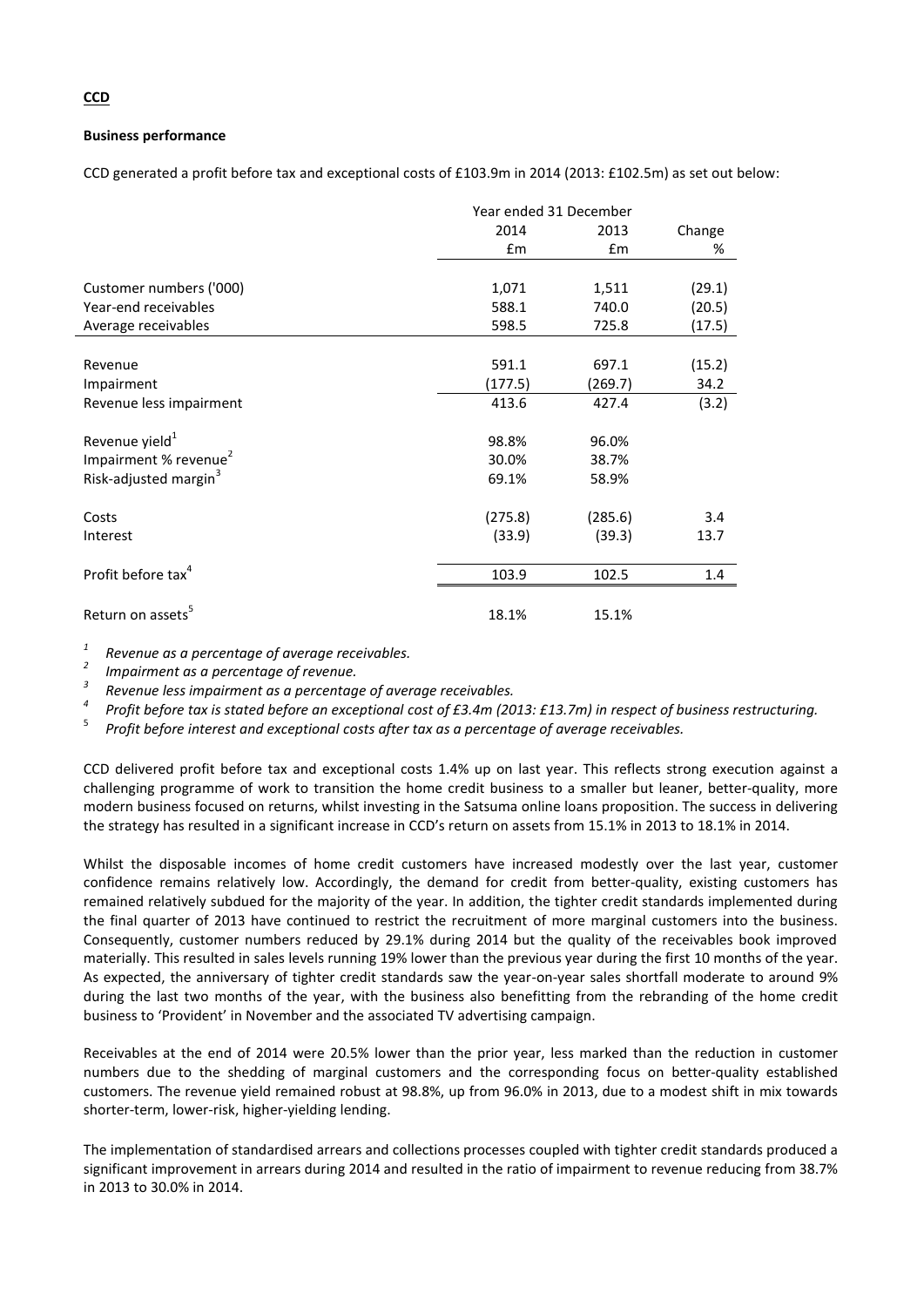The increase in revenue yield and reduction in impairment produced a significant strengthening in the risk-adjusted margin from 58.9% in 2013 to 69.1% in 2014.

Business performance is benefitting from the programme of cost savings implemented primarily during 2013 which secured a year-on-year reduction in the cost base of 3.4%. This was achieved after reinvesting approximately £17m of the previously announced gross cost savings of £28m in enhancing IT, business and people development processes to support the repositioned home credit business, embedding the governance and regulatory framework required to transition CCD to the FCA and funding the start-up of Satsuma.

The programme to deploy technology throughout the field operation to support an improvement in productivity and reinforce compliance continues to run well ahead of schedule. This allowed a reduction in the field administration workforce of 225 in 2014 and resulted in cost savings of £2m in the second half of the year, rising to £4m in 2015, with no impact on customer service levels. An exceptional restructuring cost of £3.4m has been incurred in 2014 in respect of associated redundancy costs (2013: £13.7m).

Interest costs in 2014 were 13.7% lower than last year reflecting the 17.5% reduction in average receivables which has been partly offset by an increase in the funding rate for the business from 6.8% to 7.1%. The increased funding rate reflects CCD absorbing a greater proportion of the higher-cost, fixed-rate, longer-duration borrowings as the average retail deposits held by Vanquis Bank have increased during the year.

#### **Business development**

CCD has continued to make excellent progress in executing its strategic plan to develop a broader-based lending business.

#### Home credit

The roll-out of the technology required to standardise best practice, access significant efficiency gains across the field operation and implement market-leading compliance as regulation migrates to the FCA regime, continues to run well ahead of plan.

Following completion of the pilot in 2013, over 95% of agents are now using smartphones or tablet technology to manage collections, up from around 30% at the start of the year, and well ahead of the original 80% target set by the business for the end of 2014. Full use of the collections app will be mandated by the end of the first quarter of 2015. A pilot of a lending app to support electronic loans documentation commenced in May and has now been extended to over 35% of agents. The app eliminates paper, saving a significant amount of agent and back office time, and allows the business to better enforce and evidence compliance. Full roll-out of the lending app will be completed during 2015.

In April, tablet devices were rolled out to field managers and received a very positive reception. These devices effectively provide managers with a 'mobile office' and are progressively freeing up time previously spent on officebased administration for supporting and motivating agents and assisting with customers in difficulties.

The people agenda includes implementing end-to-end enhancements to the process for attracting, training and supporting agents. These have resulted in a significant improvement in agent turnover and a halving in the number of vacant agencies. Formal leadership training for managers throughout the business is now well established and has been extremely well received.

#### **Satsuma**

Demand for online instalment loan products is strong and the continued dislocation caused by the regulatory changes to the payday loans market provides an excellent opportunity for the group to develop a business with a strong market position capable of delivering the group's target returns. Accordingly, the focus of Satsuma has been on building business capability and developing a sustainable business to capitalise on the market opportunity. Very good progress has been made over the last twelve months.

Significant investment has been made in Satsuma's back office processes during 2014, including the development of back-office IT and processes capable of supporting a sizeable business. The collections capability is now embedded within the scalable Vanquis Bank contact centre in Chatham and Satsuma's collections performance is running in line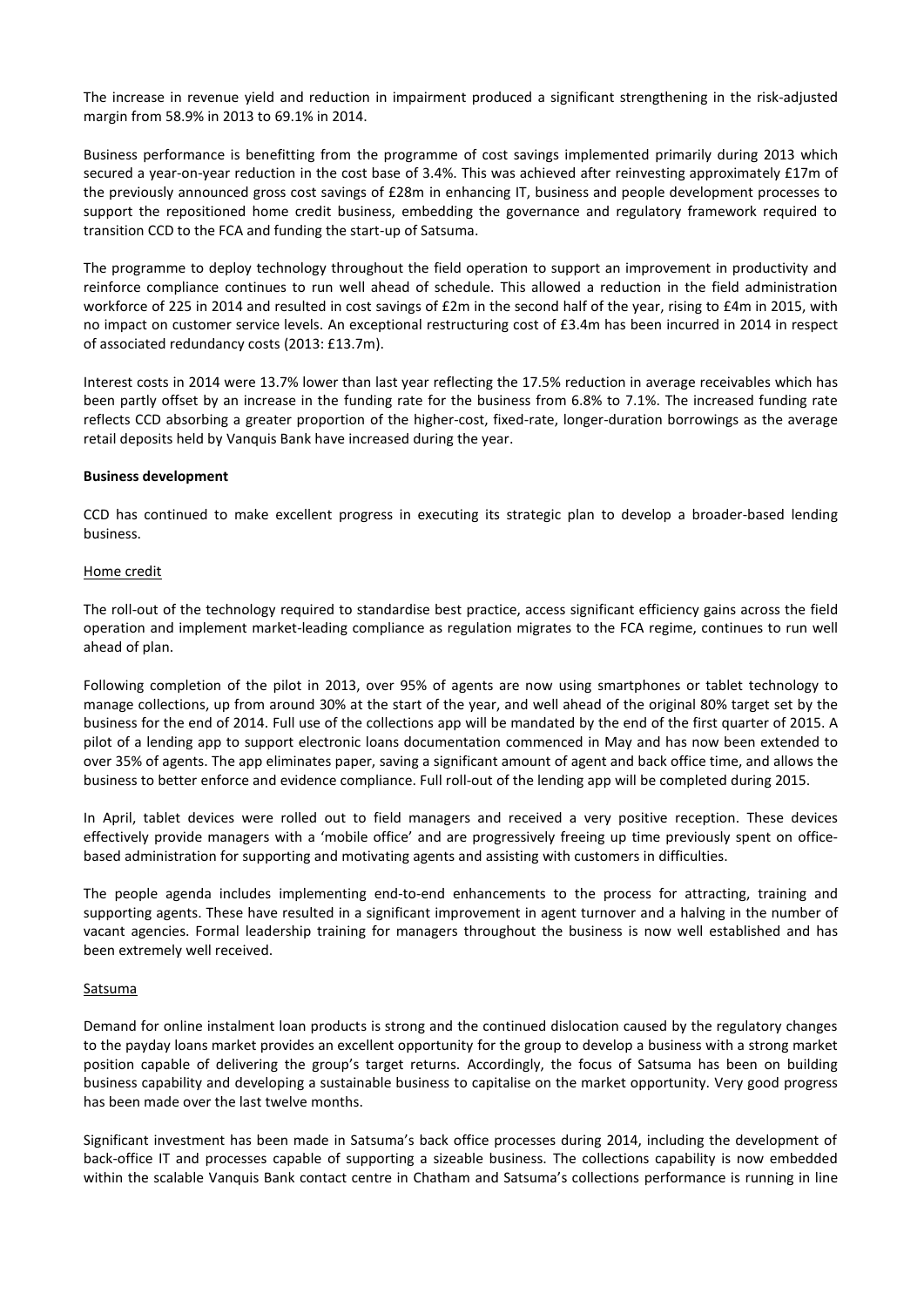with internal plans. Robust governance procedures have been implemented and important appointments have been made to senior management positions.

A new decision engine and scorecard were launched in November which will allow the business to accommodate behavioural and social data for use in its credit decisioning. The business has already experienced an improvement in conversion rates which has, in turn, allowed a step-up in marketing. Consequently, weekly volumes in December increased by over 50% compared to previous months.

The product proposition continues to evolve. Maximum permitted issue values have recently been increased to £1,000 for new customers and £2,000 for existing customers, subject to individual affordability checks. In addition, a monthly product will shortly be launched to reflect that a number of customers are paid monthly and would therefore prefer to pay via a monthly instalment rather than a weekly one.

At 31 December 2014, Satsuma had 21,000 customers (2013: 9,000) and a receivables book of £5.0m (2013: £1.8m).

#### Guarantor loans

During 2014, CCD launched a pilot into the guarantor loans market in order to test whether a product could be established which is capable of delivering the group's target returns.

The guarantor loans proposition is distinct to home credit and Satsuma, comprising larger, longer loans of between £1,000 and £7,000 repayable over a period of between one and five years. The loan is guaranteed by a family member or friend with a good credit record who supports the customer if their circumstances change. CCD's proposition offers customers competitive pricing and a very customer-centric approach to forbearance, including the high levels of personal service that the group deploys in all its offerings.

Since its launch, the pilot has focused on developing the customer application, underwriting, customer service and forbearance processes to ensure a transparent and appropriate end-to-end customer journey. The product was initially launched under the brand name of 'Tandem', aimed only at the broker channel. A direct to consumer proposition was launched in November and the product was rebranded from 'Tandem' to 'glo'. This was supported by a modest investment in marketing spend, including a TV and radio campaign, to test the level of demand and the ability to access the market opportunity. The results of the pilot will be evaluated during the first half of 2015.

## **Moneybarn**

#### **Strategic rationale**

The group completed the acquisition of Moneybarn, the UK's largest non-standard vehicle finance provider, on 20 August 2014. Founded in 1992, Moneybarn provides car finance to non-standard customers in the UK, operating mainly through brokers with additional distribution sourced through independent car dealers and direct to consumers through its website. The business offers secured car loans through conditional sale agreements to customers where the car is typically a necessity, such as for travel to work, rather than a luxury or discretionary purchase. It has a sustainable business model, with no reliance on ancillary products such as PPI or GAP. Moneybarn's characteristics reflect a strong cultural fit with the rest of the group.

The acquisition of Moneybarn broadens the product offering to the group's target customer base and creates a third leg of earnings that complements the group's organic growth opportunities. It is a highly scalable business with strong broker relationships, market leading credit decisioning and a highly regarded and experienced management team that has been retained post-acquisition.

Plans are also well advanced to capitalise on the synergies with other group businesses, including enhancements to underwriting and collections capabilities and the opportunity to extend car finance to Vanquis Bank customers.

Since acquisition, Moneybarn's product offering has been extended through underwriting loans up to the retail value of the car. Previously, the business was funding constrained and, accordingly, loans were only underwritten up to trade value. This has restored its competitiveness, its primacy with major brokers and has resulted in a strong lift in new business volumes. In early 2015, the business has also lowered the minimum threshold for loan amounts from £5,000 to £4,000.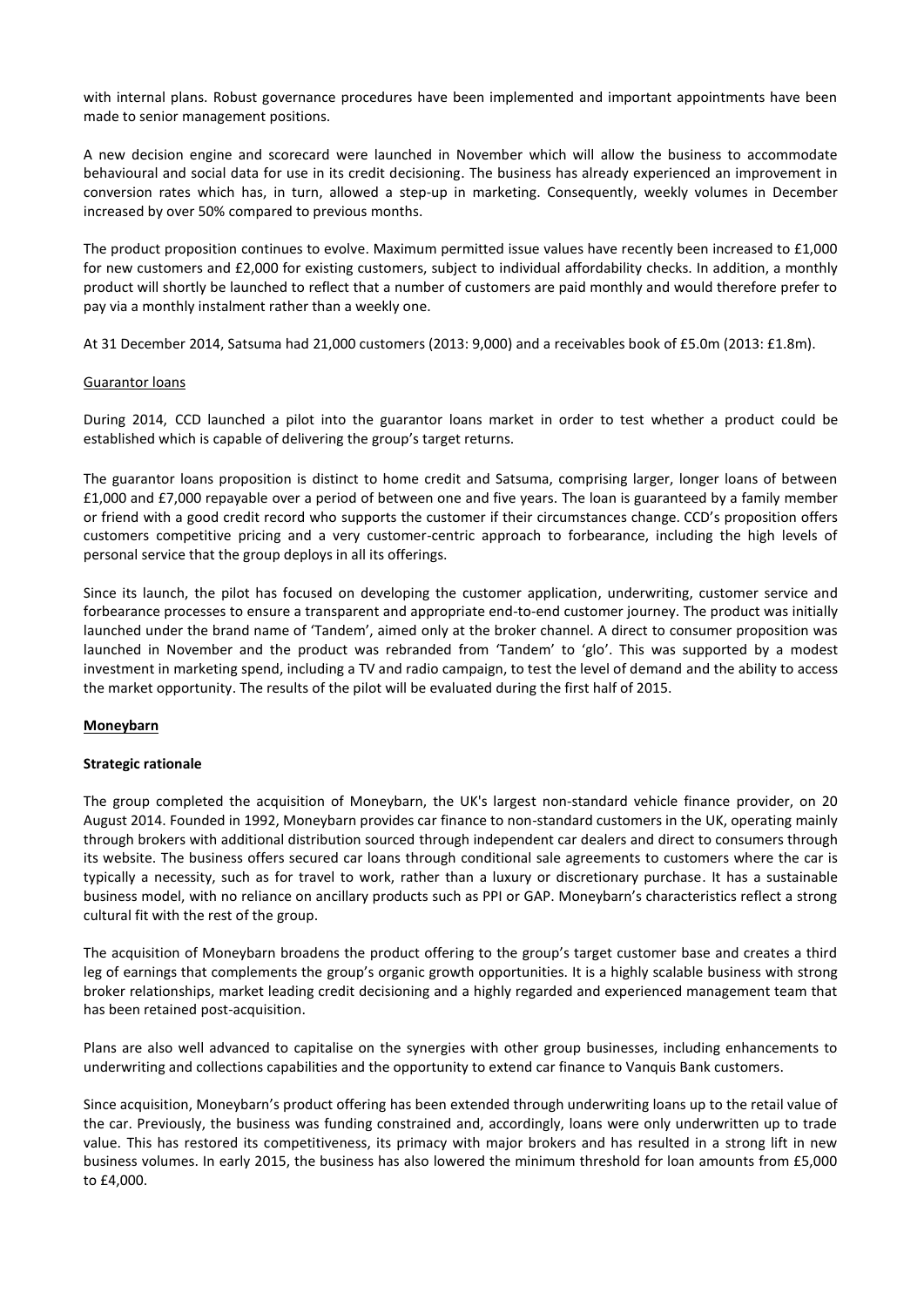#### **Purchase consideration and goodwill**

The consideration for Moneybarn of £120m was satisfied by the payment of cash on completion to the Moneybarn shareholders, funded through the proceeds of a placing of new ordinary shares in Provident Financial with institutional investors. Costs of £3.1m associated with the placing of shares have been deducted from the share premium account. Due diligence, legal, advisory and tax fees of £3.9m have been charged as an exceptional cost in 2014.

An acquisition intangible of £75.0m was established as part of the acquisition, representing the fair value attributable to Moneybarn's broker relationships under International Financial Reporting Standards (IFRS). The intangible asset has been calculated based on the discounted cash flows associated with Moneybarn's core broker relationships and is being amortised over an estimated useful life of 10 years. The amortisation charge to the income statement in respect of acquisition intangibles in the four months to 31 December 2014 was £2.5m. Goodwill arising on the acquisition amounted to £71.2m.

#### **Business performance**

Moneybarn has contributed a profit before tax, amortisation of acquisition intangibles and exceptional costs of £5.8m in the four months following its acquisition. The results for the four months, together with the pro forma results for the 2014 financial year restated to apply the group's lower cost of funding to pre-acquisition results, are set out below:

|                                   | Post-acquisition  | Pro forma <sup>1</sup> |
|-----------------------------------|-------------------|------------------------|
|                                   | Four months ended | Year-ended             |
|                                   | 31 December       | 31 December            |
|                                   | 2014              | 2014                   |
|                                   | £m                | £m                     |
| Customer numbers ('000)           | 22                | 22                     |
| Year-end receivables              | 151.7             | 151.7                  |
| Average receivables               | 143.4             | 135.1                  |
|                                   |                   |                        |
| Revenue                           | 13.8              | 38.0                   |
| Impairment                        | (1.2)             | (4.7)                  |
| Revenue less impairment           | 12.6              | 33.3                   |
| Risk-adjusted margin <sup>2</sup> |                   | 24.6%                  |
| Costs                             | (4.2)             | (11.1)                 |
| Interest                          | (2.6)             | (7.2)                  |
| Profit before tax <sup>3</sup>    | 5.8               | 15.0                   |
| Return on assets <sup>4</sup>     |                   | 12.9%                  |

*1 Restated to apply the group's lower cost of funding to pre-acquisition results.* 

*2 Revenue less impairment as a percentage of average receivables.*

*3 Profit before tax for the four months ended 31 December 2014 is stated before the amortisation of acquisition intangibles of £2.5m and an exceptional cost of £3.9m in respect of acquisition related expenses.*

*4 Profit before interest, the amortisation of acquisition intangibles and exceptional costs, after tax as a percentage of average receivables.*

Moneybarn has performed well, delivering results in line with the internal plans established immediately on acquisition. New business volumes have picked up significantly as a result of access to the group's funding. This has allowed the extension of the product offering to lend up to the retail value of vehicles reinforcing Moneybarn's primacy across its broker network. Average monthly volumes in the last four months of the year were approximately 1,000 compared with around 730 in the first eight months of the year and around 670 in the corresponding four-month period last year.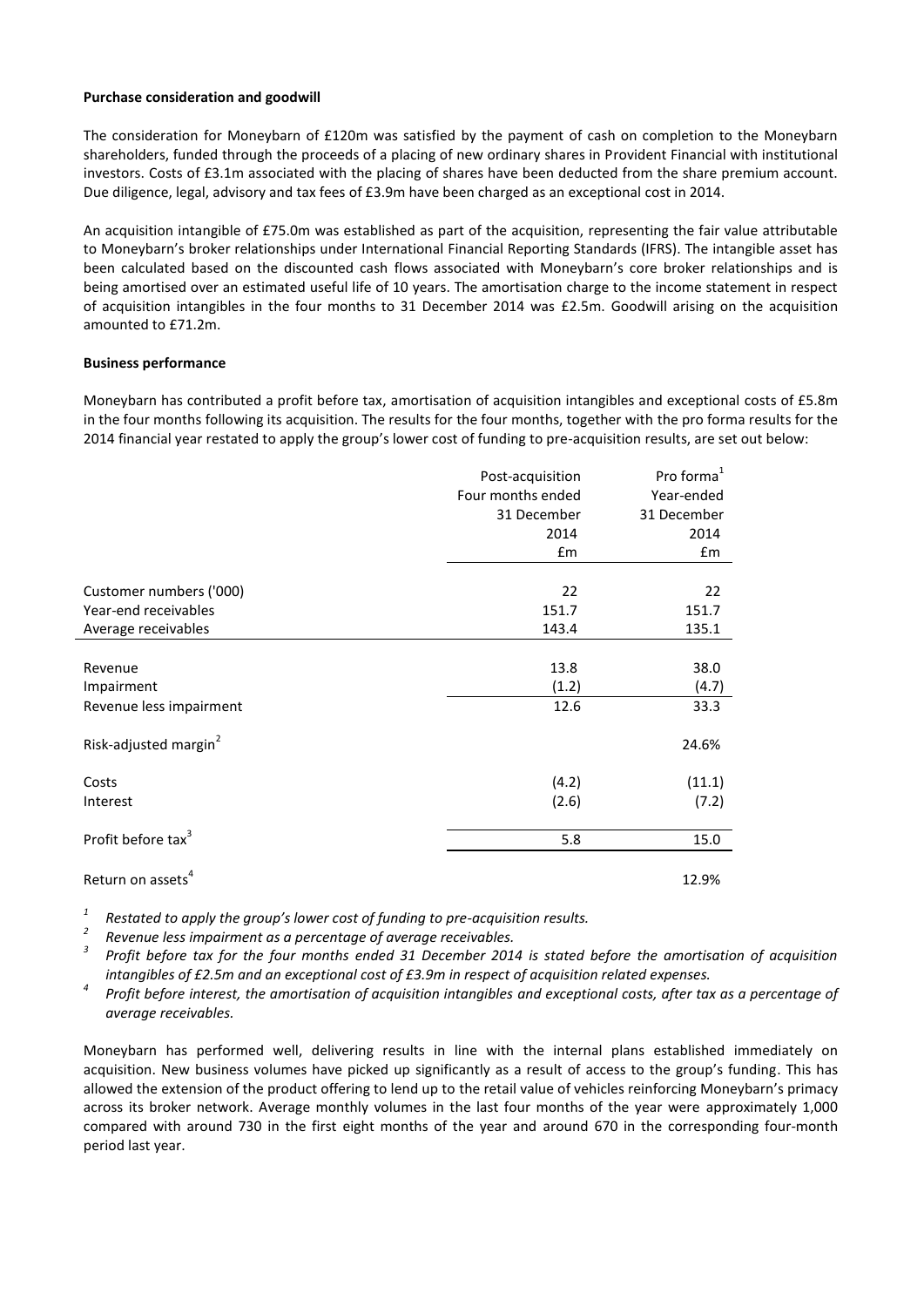Default rates have remained stable and are consistent with the levels incurred in the previous 18 months. This has enabled the business to deliver a risk-adjusted margin of 24.6% for 2014 as a whole, in line with the ratio of 25% communicated at the time of the acquisition.

The business is investing in additional headcount to support future growth, meet the higher regulatory standards under the FCA and to bring governance processes in line with those of the rest of the group. Headcount has increased from 90 at the end of August to 115 at the end of December and is expected to increase to approximately 150 by the end of 2015.

Moneybarn is a high returns business and generated a pro forma return on assets of 12.9% for 2014 as a whole.

## **Central costs**

Central costs increased to £15.7m in 2014 (2013: £12.5m), reflecting increased share-based payment and pension charges together with the cost of group office accommodation within Vanquis Bank's new London head office at 20 Fenchurch Street.

#### **Taxation**

The tax charge for 2014 represents an effective rate of 21.5% (2013: 22.7%) on profit before tax, amortisation of acquired intangibles and exceptional costs. The reduction is consistent with the reduction in the UK corporation tax rate from 23% to 21% on 1 April 2014. The group is expected to benefit in future years from the further rate reduction to 20% on 1 April 2015 announced by the Government and enacted in the 2013 Finance Act.

#### **Dividends**

The proposed final dividend has been increased by 18.3% to 63.9p (2013: 54.0p) which, together with the 10.0% increase in the interim dividend, represents a 15.3% increase in the total dividend per share to 98.0p (2013: 85.0p). Dividend cover for 2014, prior to the amortisation of acquisition intangibles and exceptional costs, was 1.35 times (2013: 1.32 times) and is consistent with the group's stated target of maintaining annual dividend cover of at least 1.25 times. The increase in the full-year dividend is supported by the group's growth in earnings and strong capital generation.

#### **Funding and capital**

The group's funding and liquidity positions are strong with the balance sheet reflecting gearing of 2.4 times (2013: 3.0 times) against a banking covenant limit of 5.0 times. The reduction over the last 12 months reflects two factors; firstly, the Moneybarn acquisition was almost wholly funded by an equity issue in order to preserve the group's regulatory capital; and secondly, the shrinkage of the home credit receivables book following the repositioning of the business.

As previously reported, in January 2014 the group entered into a new £382.5m syndicated bank facility maturing in May 2017 and cancelled the existing facility of £382.5m which was due to expire in May 2015. In January 2015, the group then exercised its option to extend the £382.5m syndicated bank facility by 12 months to May 2018.

At 31 December 2014, Vanquis Bank had taken £580.3m of retail deposits, up from £435.1m at the end of 2013, with additional retail deposits capacity of £342m, representing the remaining outstanding balance on the intercompany loan with Provident Financial. Due to the high level of committed debt funding and the contraction in the CCD receivables book, the flow of new funds from the retail deposits programme has been managed to relatively modest levels during 2014.

Headroom on the group's committed debt facilities at 31 December 2014 amounted to £112m which, together with the recent extension of bank facilities and the retail deposits programme at Vanquis Bank, is now sufficient to fund contractual maturities and projected growth in the business until May 2018.

The group's funding rate during 2014 was 6.5%, down from 6.8% in 2013 due to the benefit of the Vanquis Bank retail deposits programme. The group's funding rate is expected to moderate further to approximately 6% for 2015.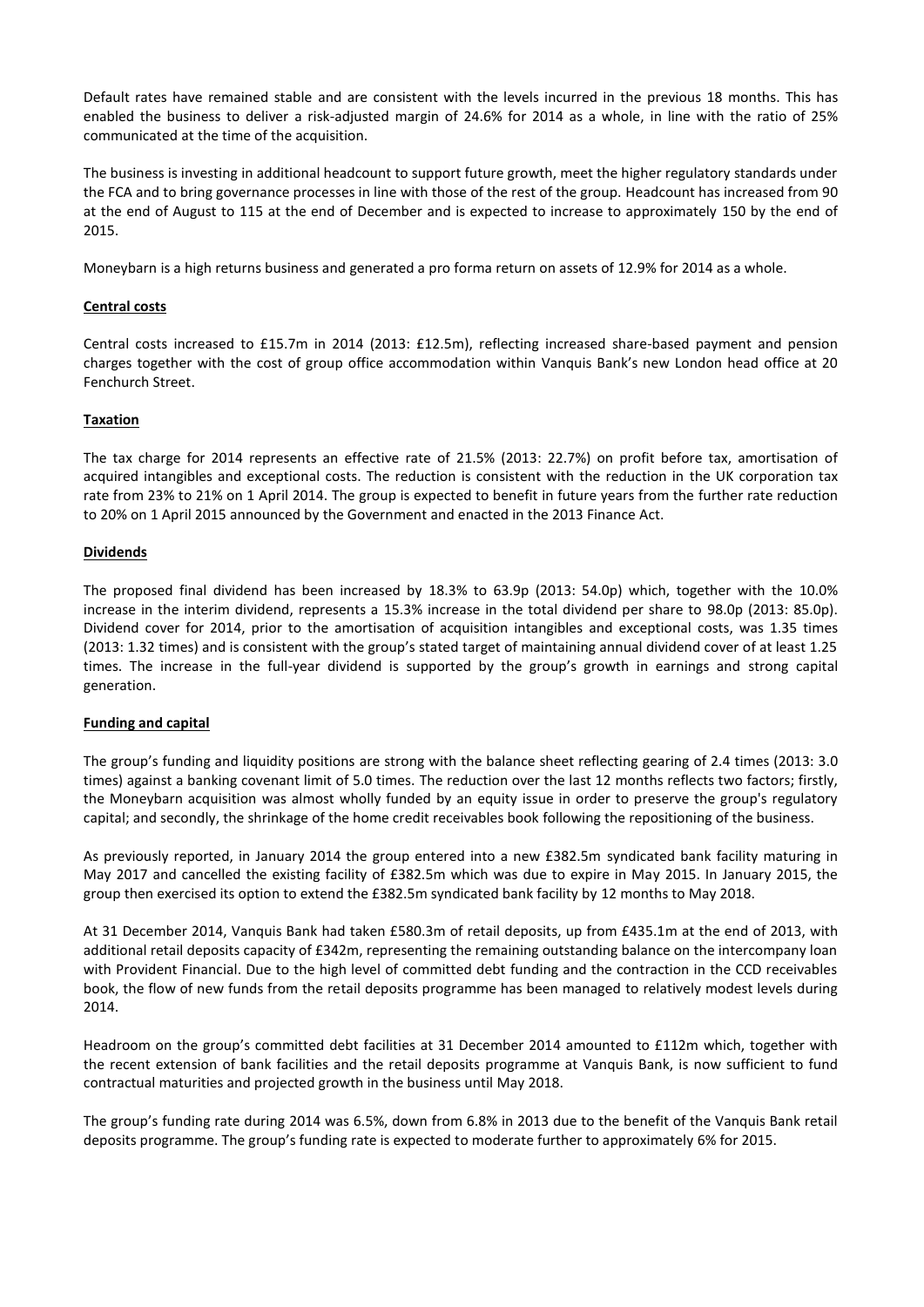The group continues to be highly capital generative, reflecting its strategy of developing and growing businesses which generate high returns on capital to support the group's dividend policy. In 2014, capital generated amounted to £175.5m (2013: £139.2m) compared with dividends in respect of 2014 of £140.6m (2013: £116.8m).

The group's credit rating from Fitch Ratings was reviewed in June 2014 and remains unchanged at BBB (negative outlook).

The group maintains a strong capital position and, as at 31 December 2014, the common equity tier one ratio and leverage ratio of the group were 20% and 16% respectively.

## **Regulation**

## **Transfer of regulation to the FCA**

The FCA regulation of the consumer credit industry commenced on 1 April 2014. The regulator wrote to firms notifying them of their three-month application window during which each firm must submit their authorisation application, with the first entrants applying for full authorisation from October 2014. CCD and Moneybarn have obtained interim permissions under the new regime and are required to submit their application between 1 March 2015 and 31 May 2015. Both businesses continue to have a constructive dialogue with the FCA and have followed a detailed work programme to prepare for full authorisation.

Vanquis Bank is already an authorised firm but submitted its application for a variation of permissions in December 2014.

#### **High-cost short-term credit price cap**

The FCA's price cap for high-cost short-term credit came into force on 2 January 2015. This restricts the interest, fees and charges on a loan to a maximum of 0.8% per day of the amount borrowed. If borrowers default, lenders can charge additional default fees up to a limit of £15, and can continue to charge interest on all outstanding amounts up to the same 0.8% per day limit. In addition, the FCA has set a total cost cap of 100% of the amount initially borrowed, including all interest, fees and charges ultimately incurred by the borrower over the life of the loan.

The cap applies to all high-cost short-term credit products as currently defined in the FCA's Handbook of Rules and Guidance, which explicitly excludes home credit, secured loans, pawn broking, logbook loans and overdrafts, as well as products offered by community finance organisations such as credit unions. Satsuma's products fall within the scope of the cap but its pricing is, and has always been, well below the limit set by the FCA and the business does not charge any default fees.

## **FCA credit card review**

On 25 November 2014 the FCA published the terms of reference for its credit card market study, originally announced in April 2014. The market study will enable the FCA to build a detailed understanding of the UK retail credit card market, covering credit card services offered to consumers by banks, mono-line issuers, and their affinity and co-brand partners.

The FCA have identified three main areas that they would like to explore as part of the market study: (i) the extent to which consumers drive effective competition through shopping around and switching products; (ii) how firms recover their costs across different cardholder groups and the impact of this on the market; and (iii) the extent of unaffordable credit card debt. Along with many other credit card providers, Vanquis Bank is currently responding to initial information requests from the FCA in its planning stage, and will continue to assist the FCA in its work. The FCA expects that it will take until towards the end of the year to reach their conclusions.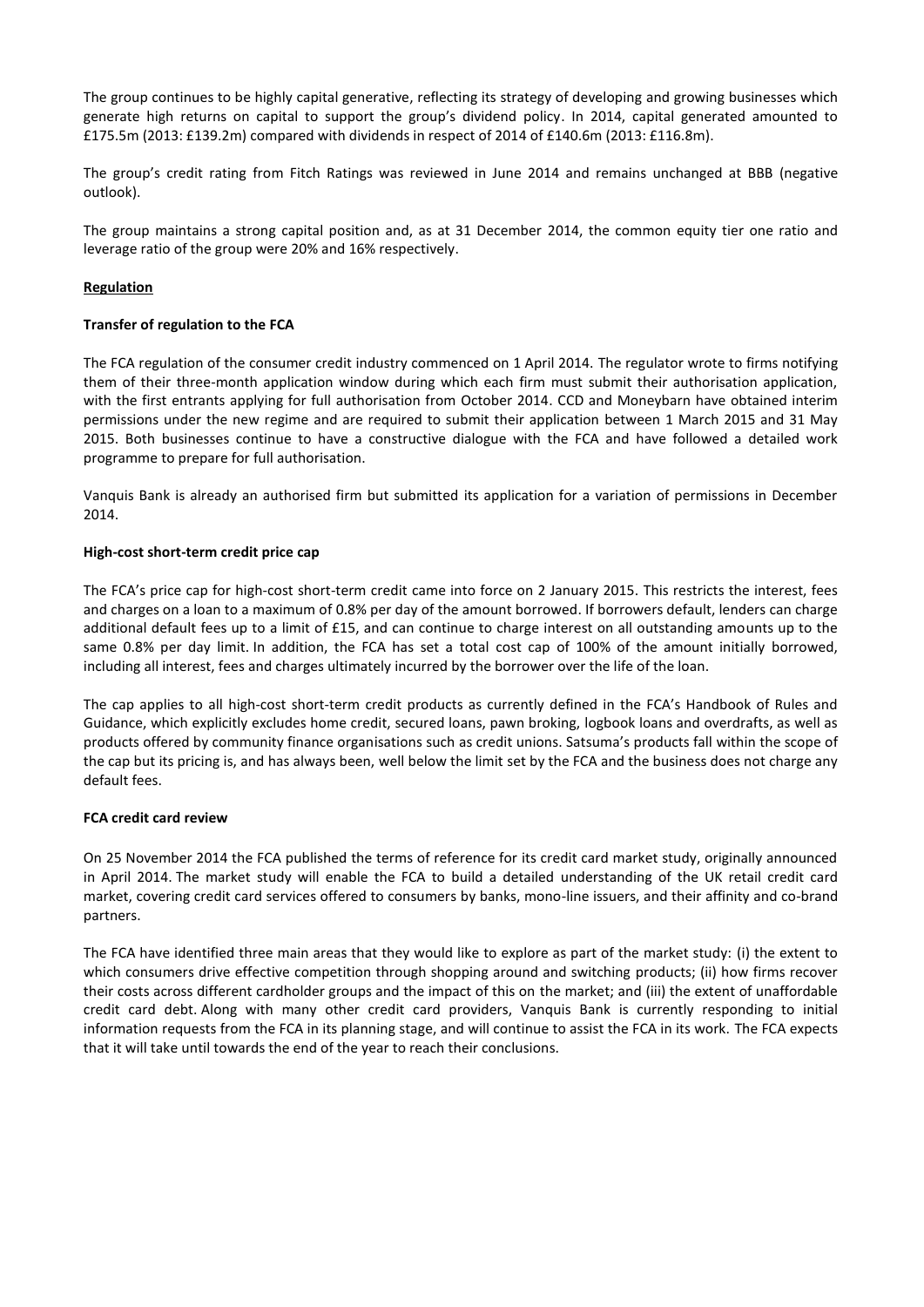## **Outlook**

The group's funding and liquidity positions are strong, allowing it to meet contractual debt maturities and fund its internal growth plans through to May 2018.

Vanquis Bank is continuing to deliver strong growth and financial returns which has resulted in a reassessment of the potential medium-term UK customer base from between 1.3m and 1.5m customers to between 1.5m and 1.8m customers with an average customer balance of approximately £1,000.

The repositioning of the home credit business as a smaller but leaner, better-quality, more modern business focused on returns is substantially complete. Demand for Satsuma loans is strong and the continued dislocation caused by the regulatory changes to the payday loans market provides an excellent opportunity to develop a sustainable business with a strong market position capable of delivering the group's target returns.

The lift in new business volumes at Moneybarn enabled by access to the group's funding line has reinforced its primacy across the broker network and, when combined with product development opportunities, leaves the business wellpositioned to deliver strong medium-term growth and the group's target returns.

The group has made a good start in the first two months of 2015. Vanquis Bank and Moneybarn continue to trade strongly and the home credit business has enjoyed a strong collections performance.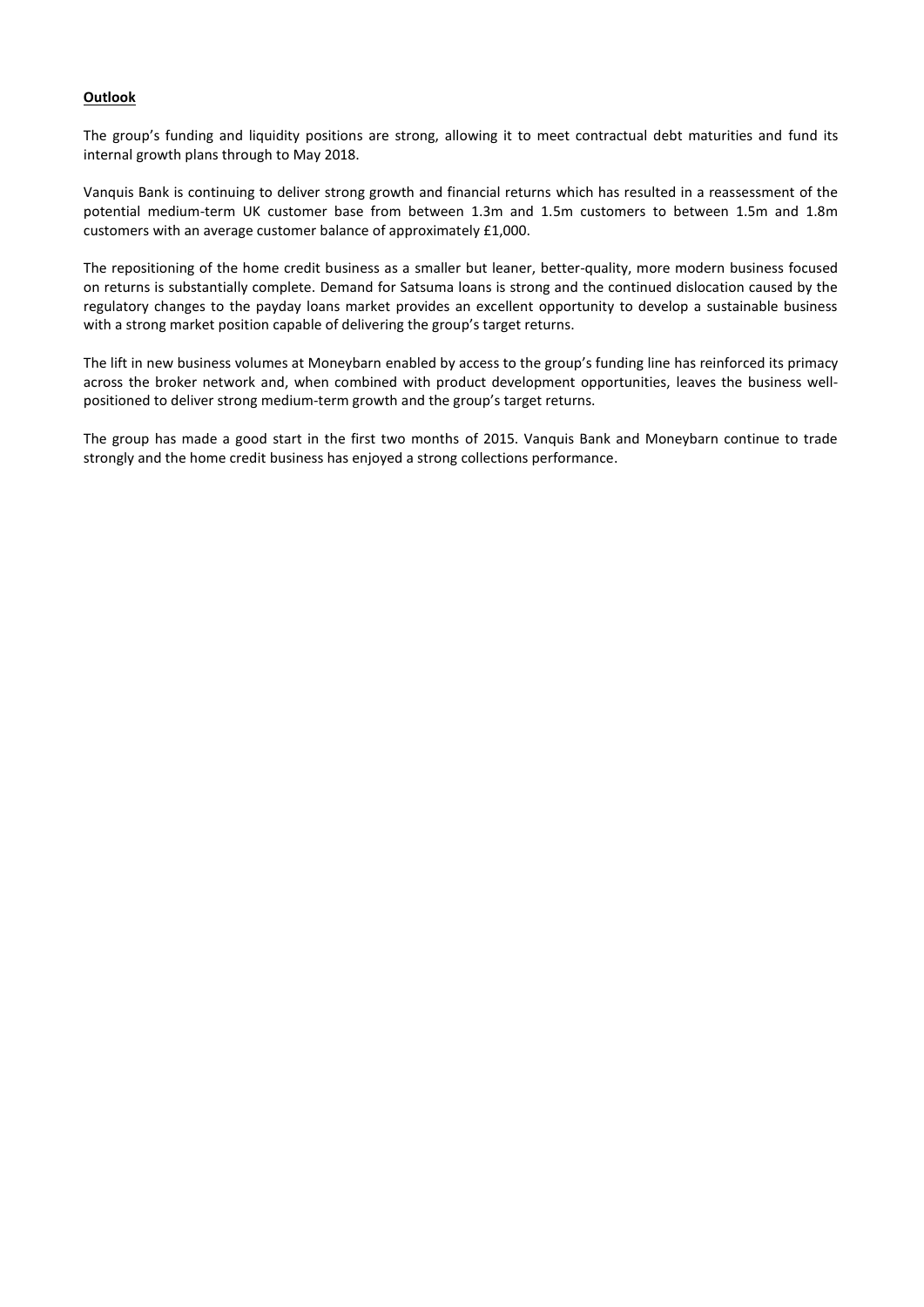## **Consolidated income statement for the year ended 31 December**

|                                                                                       | Note | 2014          | 2013    |
|---------------------------------------------------------------------------------------|------|---------------|---------|
|                                                                                       |      | $\mathsf{fm}$ | £m      |
| Revenue                                                                               |      | 1,075.7       | 1,078.1 |
| Finance costs                                                                         |      | (77.5)        | (74.2)  |
| <b>Operating costs</b>                                                                |      | (491.6)       | (559.5) |
| Administrative costs                                                                  |      | (282.0)       | (262.0) |
| <b>Total costs</b>                                                                    |      | (851.1)       | (895.7) |
| <b>Profit before taxation</b>                                                         | 2    | 224.6         | 182.4   |
| Profit before taxation, amortisation of acquisition intangibles and exceptional costs | 2    | 234.4         | 196.1   |
| Amortisation of acquisition intangibles                                               | 7    | (2.5)         |         |
| <b>Exceptional costs</b>                                                              | 2    | (7.3)         | (13.7)  |
| Tax charge                                                                            | 3    | (49.0)        | (41.4)  |
| Profit for the year attributable to equity shareholders                               |      | 175.6         | 141.0   |

All of the above activities relate to continuing operations.

## **Consolidated statement of comprehensive income for the year ended 31 December**

|                                                             | <b>Note</b> | 2014  | 2013          |
|-------------------------------------------------------------|-------------|-------|---------------|
|                                                             |             | £m    | $\mathsf{fm}$ |
| Profit for the year attributable to equity shareholders     |             | 175.6 | 141.0         |
| Other comprehensive income:                                 |             |       |               |
| - cash flow hedges                                          |             | 2.2   | 2.7           |
| - actuarial movements on retirement benefit asset           | 9           | 17.5  | (3.9)         |
| - exchange differences on translation of foreign operations |             | 0.5   | (0.2)         |
| - tax on items taken directly to other comprehensive income | 3           | (4.2) | 0.3           |
| - impact of change in UK tax rate                           | 3           | 0.3   | 0.3           |
| Other comprehensive income for the year                     |             | 16.3  | (0.8)         |
| Total comprehensive income for the year                     |             | 191.9 | 140.2         |
| <b>Earnings per share</b>                                   |             |       |               |
|                                                             | <b>Note</b> | 2014  | 2013          |
|                                                             |             | pence | pence         |
| <b>Basic</b>                                                | 4           | 126.5 | 104.2         |
| <b>Diluted</b>                                              | 4           | 124.5 | 102.2         |
| Dividends per share                                         |             |       |               |
|                                                             | <b>Note</b> | 2014  | 2013          |
|                                                             |             | pence | pence         |
| Proposed final dividend                                     | 5           | 63.9  | 54.0          |
| Total dividend for the year                                 | 5           | 98.0  | 85.0          |

Paid in the year\* 38.1 79.4

\* The total cost of dividends paid in the year was £123.4m (2013: £108.4m).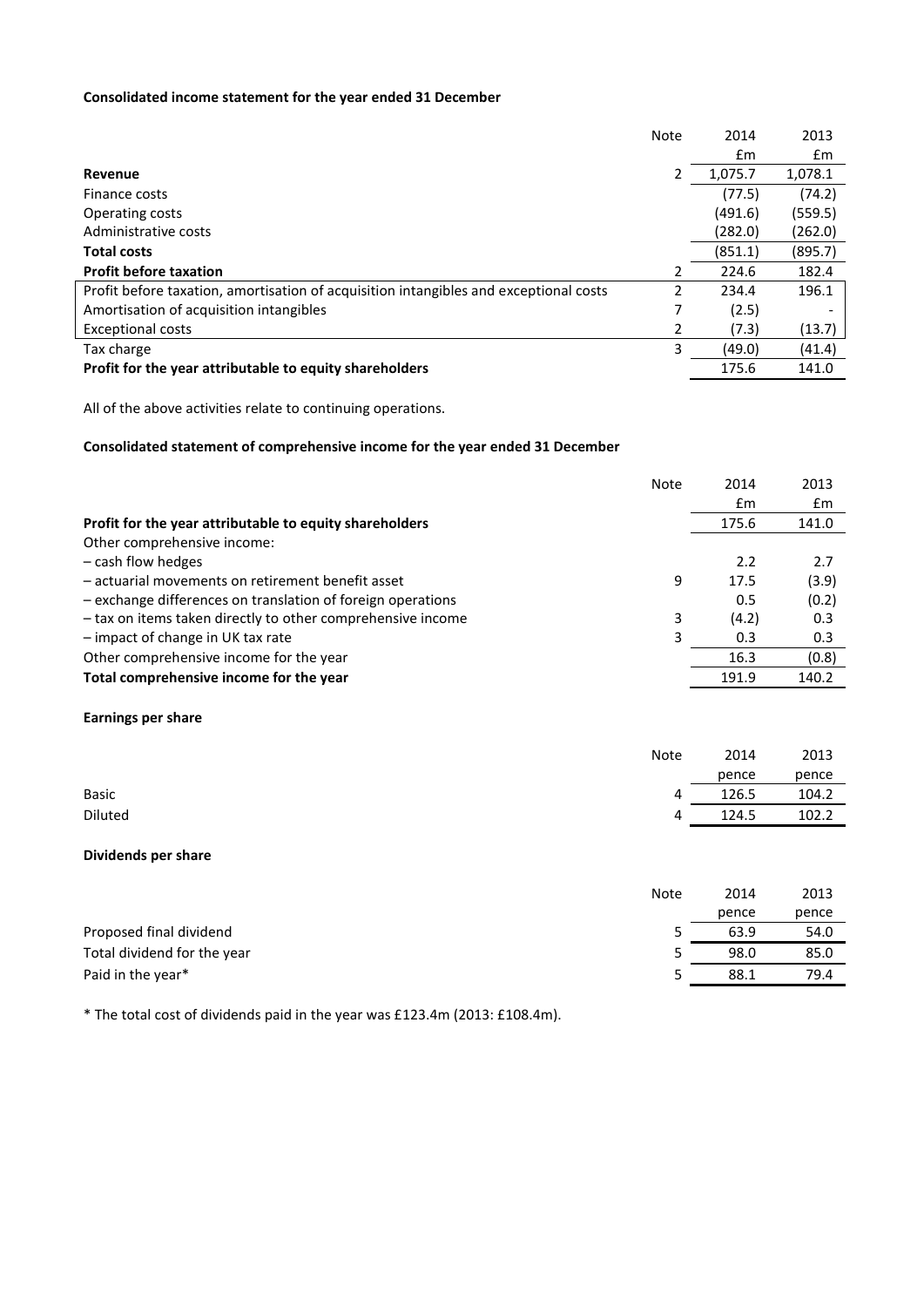## **Consolidated balance sheet as at 31 December**

|                                     | Note | 2014       | 2013       |
|-------------------------------------|------|------------|------------|
|                                     |      | £m         | £m         |
| <b>ASSETS</b>                       |      |            |            |
| <b>Non-current assets</b>           |      |            |            |
| Goodwill                            | 6    | 71.2       |            |
| Other intangible assets             | 7    | 84.3       | 8.1        |
| Property, plant and equipment       |      | 27.4       | 22.8       |
| Financial assets:                   |      |            |            |
| - amounts receivable from customers | 8    | 155.6      | 79.7       |
| Retirement benefit asset            | 9    | 56.0       | 29.2       |
| Deferred tax assets                 | 3    |            | 3.5        |
|                                     |      | 394.5      | 143.3      |
| <b>Current assets</b>               |      |            |            |
| Financial assets:                   |      |            |            |
| - amounts receivable from customers | 8    | 1,693.6    | 1,526.9    |
| - derivative financial instruments  |      | 0.2        | 5.5        |
| - cash and cash equivalents         |      | 145.9      | 119.0      |
| - trade and other receivables       |      | 24.5       | 15.5       |
|                                     |      | 1,864.2    | 1,666.9    |
| <b>Total assets</b>                 | 2    | 2,258.7    | 1,810.2    |
|                                     |      |            |            |
| <b>LIABILITIES</b>                  |      |            |            |
| <b>Current liabilities</b>          |      |            |            |
| <b>Financial liabilities:</b>       |      |            |            |
| - bank and other borrowings         |      | (135.3)    | (121.2)    |
| - trade and other payables          |      | (94.3)     | (65.8)     |
| <b>Current tax liabilities</b>      |      | (40.4)     | (36.3)     |
|                                     |      | (270.0)    | (223.3)    |
| <b>Non-current liabilities</b>      |      |            |            |
| Financial liabilities:              |      |            |            |
| - bank and other borrowings         |      | (1, 357.7) | (1, 163.4) |
| - derivative financial instruments  |      | (4.4)      | (6.7)      |
| Deferred tax liabilities            | 3    | (13.6)     |            |
|                                     |      | (1, 375.7) | (1, 170.1) |
| <b>Total liabilities</b>            |      | (1,645.7)  | (1, 393.4) |
| <b>NET ASSETS</b>                   | 2    | 613.0      | 416.8      |
|                                     |      |            |            |
| <b>SHAREHOLDERS' EQUITY</b>         |      |            |            |
| Share capital                       |      | 30.3       | 28.9       |
| Share premium                       |      | 268.3      | 150.6      |
| Other reserves                      |      | 19.0       | 17.2       |
| Retained earnings                   |      | 295.4      | 220.1      |
| <b>TOTAL EQUITY</b>                 |      | 613.0      | 416.8      |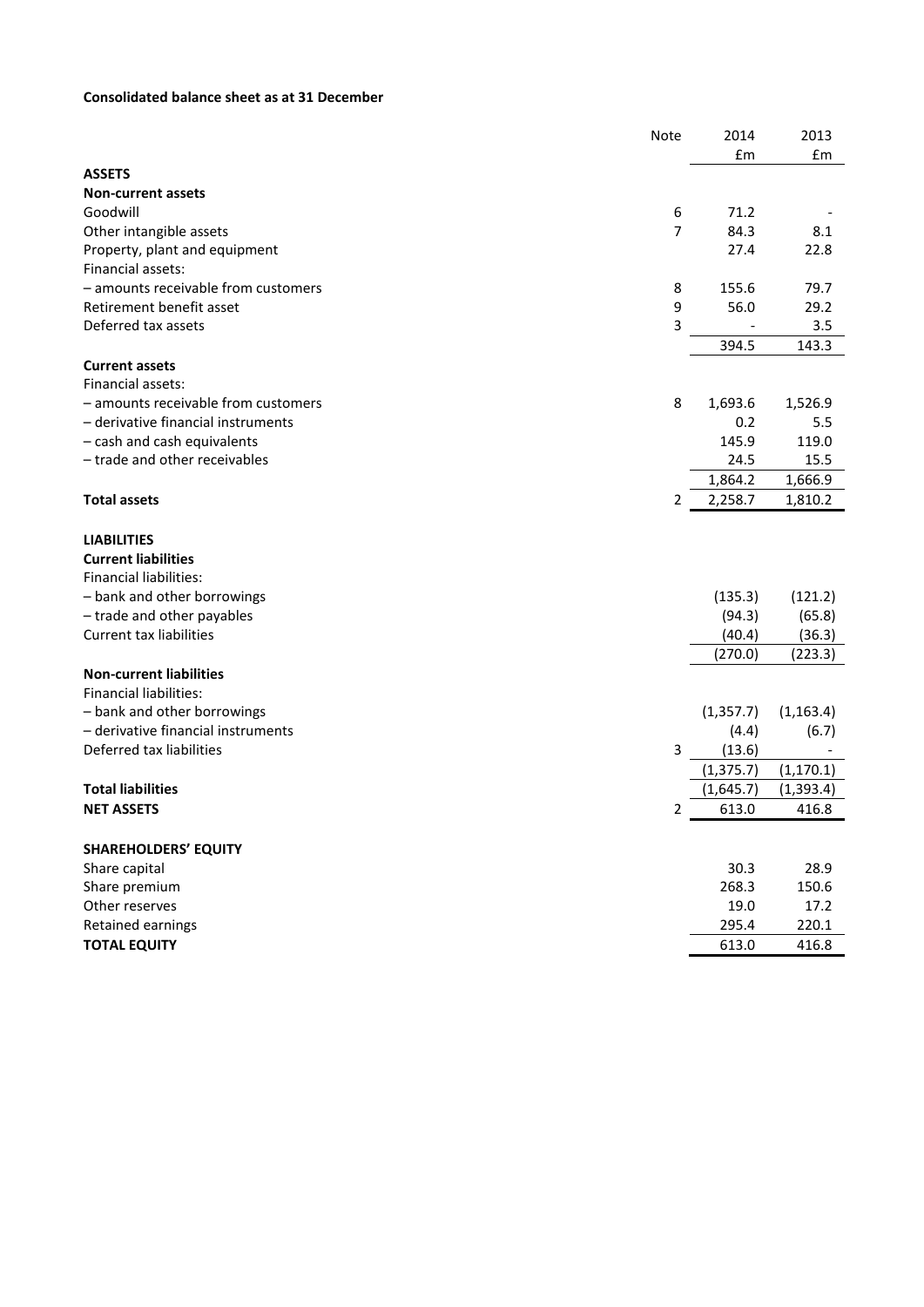## **Consolidated statement of changes in shareholders' equity for the year ended 31 December**

|                                                  |      | Share   | Share                        | Other    | Retained |         |
|--------------------------------------------------|------|---------|------------------------------|----------|----------|---------|
|                                                  | Note | capital | premium                      | reserves | earnings | Total   |
|                                                  |      | £m      | £m                           | £m       | £m       | £m      |
| At 1 January 2013                                |      | 28.7    | 148.1                        | 13.2     | 185.4    | 375.4   |
| Profit for the year                              |      |         |                              |          | 141.0    | 141.0   |
| Other comprehensive income:                      |      |         |                              |          |          |         |
| - cash flow hedges                               |      |         |                              | 2.7      |          | 2.7     |
| - actuarial movements on retirement benefit      |      |         |                              |          |          |         |
| asset                                            | 9    |         |                              |          | (3.9)    | (3.9)   |
| - exchange differences on translation of foreign |      |         |                              |          |          |         |
| operations                                       |      |         |                              |          | (0.2)    | (0.2)   |
| - tax on items taken directly to other           |      |         |                              |          |          |         |
| comprehensive income                             | 3    |         |                              | (0.6)    | 0.9      | 0.3     |
| - impact of change in UK tax rate                | 3    |         |                              | (0.2)    | 0.5      | 0.3     |
| Other comprehensive income for the year          |      |         | $\blacksquare$               | 1.9      | (2.7)    | (0.8)   |
| Total comprehensive income for the year          |      |         | $\overline{\phantom{a}}$     | 1.9      | 138.3    | 140.2   |
| Transactions with owners:                        |      |         |                              |          |          |         |
| - issue of share capital                         |      | 0.2     | 2.5                          |          |          | 2.7     |
| - purchase of own shares                         |      |         |                              | (0.5)    |          | (0.5)   |
| - transfer of own shares on vesting of share     |      |         |                              |          |          |         |
| awards                                           |      |         |                              | 0.6      | (0.6)    |         |
| - share-based payment charge                     |      |         |                              | 7.4      |          | 7.4     |
| - transfer of share-based payment reserve        |      |         |                              | (5.4)    | 5.4      |         |
| - dividends                                      | 5    |         |                              |          | (108.4)  | (108.4) |
| At 31 December 2013                              |      | 28.9    | 150.6                        | 17.2     | 220.1    | 416.8   |
| At 1 January 2014                                |      | 28.9    | 150.6                        | 17.2     | 220.1    | 416.8   |
| Profit for the year                              |      |         | $\qquad \qquad \blacksquare$ |          | 175.6    | 175.6   |
| Other comprehensive income:                      |      |         |                              |          |          |         |
| - cash flow hedges                               |      |         |                              | 2.2      |          | 2.2     |
| - actuarial movements on retirement benefit      |      |         |                              |          |          |         |
| asset                                            | 9    |         |                              |          | 17.5     | 17.5    |
| - exchange differences on translation of foreign |      |         |                              |          |          |         |
| operations                                       |      |         |                              |          | 0.5      | 0.5     |
| - tax on items taken directly to other           |      |         |                              |          |          |         |
| comprehensive income                             | 3    |         |                              | (0.4)    | (3.8)    | (4.2)   |
| - impact of change in UK tax rate                |      |         |                              |          | 0.3      | 0.3     |
| Other comprehensive income for the year          |      |         |                              | 1.8      | 14.5     | 16.3    |
| Total comprehensive income for the year          |      |         |                              | 1.8      | 190.1    | 191.9   |
| Transactions with owners:                        |      |         |                              |          |          |         |
|                                                  |      |         |                              |          |          |         |
| - issue of share capital                         |      | 1.4     | 117.7                        |          |          | 119.1   |
| - purchase of own shares                         |      |         |                              | (0.1)    |          | (0.1)   |
| - transfer of own shares on vesting of share     |      |         |                              |          |          |         |
| awards                                           |      |         |                              | 0.2      | (0.2)    |         |
| - share-based payment charge                     |      |         |                              | 8.7      |          | 8.7     |
| - transfer of share-based payment reserve        |      |         |                              | (8.8)    | 8.8      |         |
| - dividends                                      | 5    |         |                              |          | (123.4)  | (123.4) |
| At 31 December 2014                              |      | 30.3    | 268.3                        | 19.0     | 295.4    | 613.0   |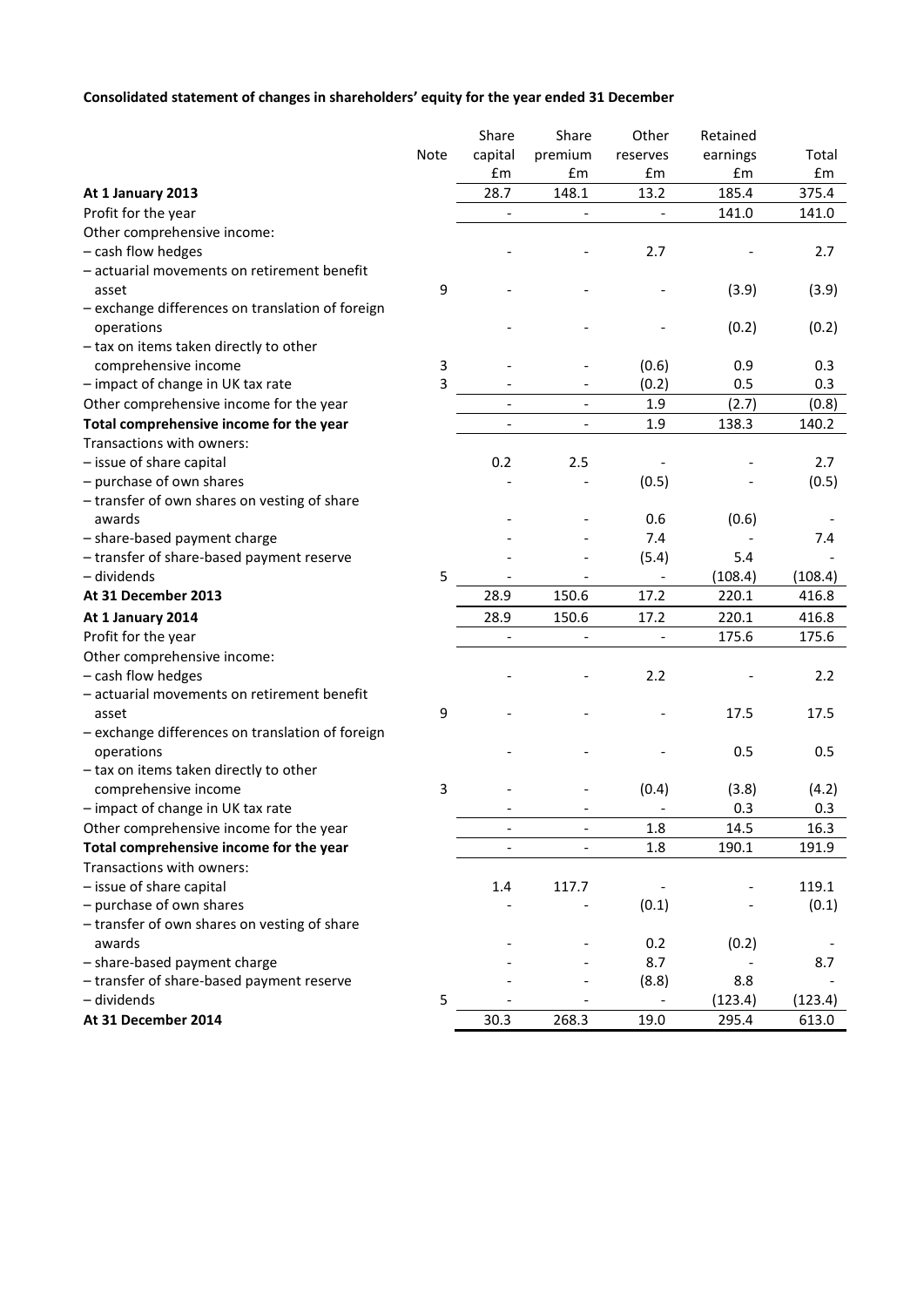## **Consolidated statement of cash flows for the year ended 31 December**

|                                                                | Note | 2014    | 2013    |
|----------------------------------------------------------------|------|---------|---------|
|                                                                |      | £m      | £m      |
| Cash flows from operating activities                           |      |         |         |
| Cash generated from operations                                 | 10   | 221.5   | 183.8   |
| Finance costs paid                                             |      | (72.3)  | (70.0)  |
| Tax paid                                                       |      | (44.9)  | (39.6)  |
| Net cash generated from operating activities                   |      | 104.3   | 74.2    |
| Cash flows from investing activities                           |      |         |         |
| Purchase of intangible assets                                  |      | (7.4)   | (3.0)   |
| Purchase of property, plant and equipment                      |      | (11.6)  | (7.3)   |
| Proceeds from disposal of property, plant and equipment        |      | 1.1     | 1.5     |
| Acquisition of Moneybarn                                       |      | (120.0) |         |
| Net cash used in investing activities                          |      | (137.9) | (8.8)   |
| Cash flows from financing activities                           |      |         |         |
| Proceeds from bank and other borrowings                        |      | 341.0   | 287.6   |
| Repayment of bank and other borrowings                         |      | (277.2) | (206.8) |
| Dividends paid to company shareholders                         | 5    | (123.4) | (108.4) |
| Proceeds from issue of share capital                           |      | 119.1   | 2.7     |
| Purchase of own shares                                         |      | (0.1)   | (0.5)   |
| Net cash generated from/(used in) financing activities         |      | 59.4    | (25.4)  |
| Net increase in cash, cash equivalents and overdrafts          |      | 25.8    | 40.0    |
| Cash, cash equivalents and overdrafts at beginning of year     |      | 109.7   | 69.7    |
| Cash and cash equivalents acquired with Moneybarn              | 6    | 5.2     |         |
| Cash, cash equivalents and overdrafts at end of year           |      | 140.7   | 109.7   |
| Cash, cash equivalents and overdrafts at end of year comprise: |      |         |         |
| Cash at bank and in hand                                       |      | 145.9   | 119.0   |
| Overdrafts (held in bank and other borrowings)                 |      | (5.2)   | (9.3)   |
| Total cash, cash equivalents and overdrafts                    |      | 140.7   | 109.7   |

Cash at bank and in hand includes £121.4m (2013: £86.3m) in respect of the liquid assets buffer, including other liquidity resources, held by Vanquis Bank in accordance with the PRA's liquidity regime. This buffer is not available to finance the group's day-to-day operations.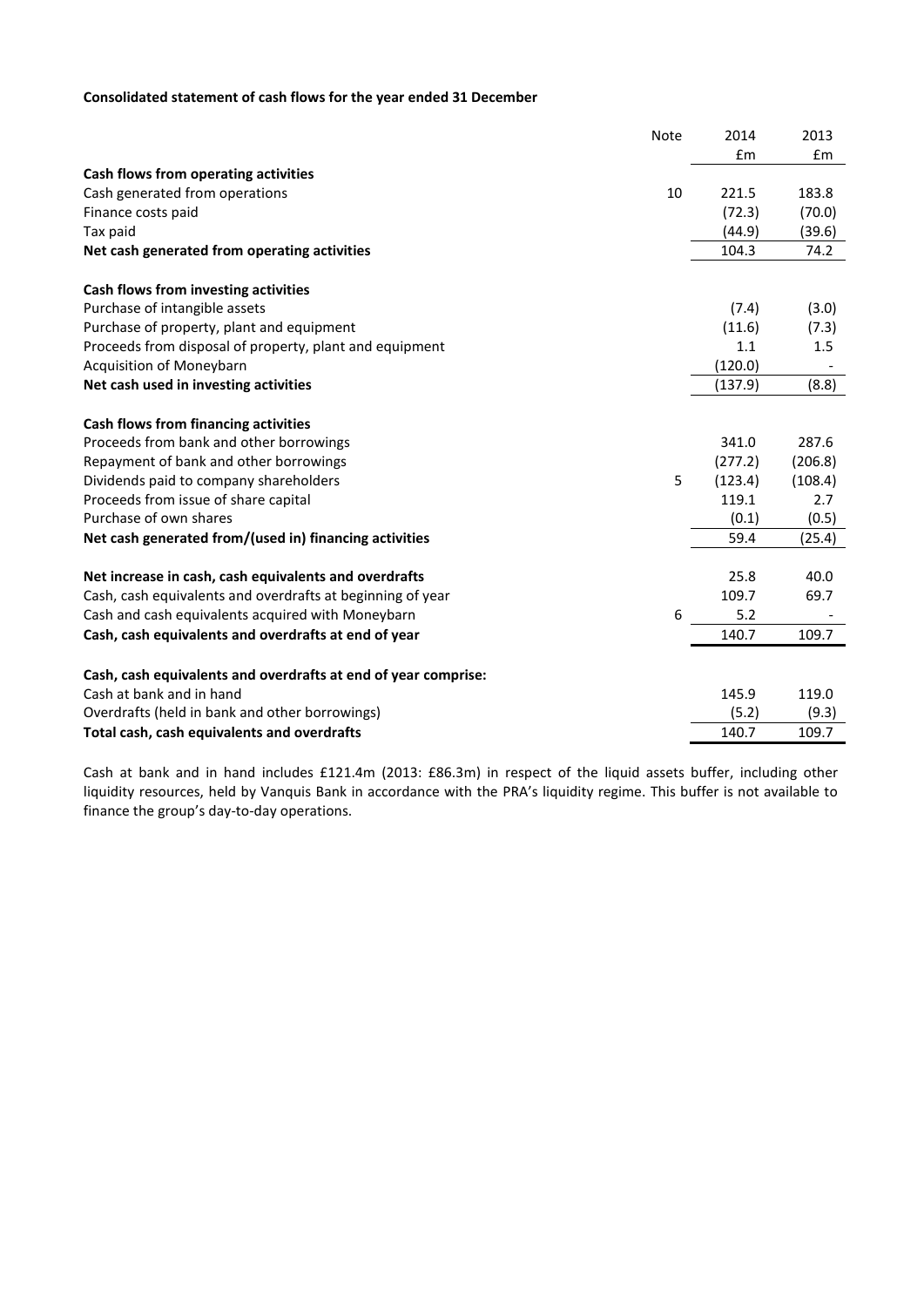#### **Notes to the preliminary announcement**

#### **1. Basis of preparation**

The preliminary announcement has been prepared in accordance with the Listing Rules of the FCA and is based on the 2014 financial statements which have been prepared under International Financial Reporting Standards (IFRS) as adopted by the European Union and those parts of the Companies Act 2006 applicable to companies reporting under IFRS.

The accounting policies applied in preparing the preliminary announcement are consistent with those used in preparing the statutory financial statements for the year ended 31 December 2013.

The preliminary announcement does not constitute the statutory financial statements of the group within the meaning of Section 434 of the Companies Act 2006. The statutory financial statements for the year ended 31 December 2013 have been filed with the Registrar of Companies. The auditor has reported on those financial statements and on the statutory financial statements for the year ended 31 December 2014, which will be filed with the Registrar of Companies following the annual general meeting. Both the audit reports were unqualified, did not draw attention to any matters by way of emphasis, without qualifying their report, and did not contain any statements under Section 498(2) or (3) of the Companies Act 2006.

The preliminary announcement has been agreed with the company's auditor for release.

#### **2. Segment reporting**

|                                                                |                          |         | Profit/(loss)   |        |
|----------------------------------------------------------------|--------------------------|---------|-----------------|--------|
|                                                                |                          | Revenue | before taxation |        |
|                                                                | 2014                     | 2013    | 2014            | 2013   |
|                                                                | £m                       | £m      | £m              | £m     |
| Vanquis Bank                                                   | 470.8                    | 381.0   | 140.4           | 106.1  |
| <b>CCD</b>                                                     | 591.1                    | 697.1   | 103.9           | 102.5  |
| Moneybarn                                                      | 13.8                     | ٠       | 5.8             |        |
| Central costs                                                  |                          |         | (15.7)          | (12.5) |
| Total group before amortisation of acquisition intangibles and |                          |         |                 |        |
| exceptional costs                                              | 1,075.7                  | 1,078.1 | 234.4           | 196.1  |
| Amortisation of acquisition intangibles (note 7)               | ٠                        | -       | (2.5)           |        |
| <b>Exceptional costs</b>                                       | $\overline{\phantom{a}}$ | -       | (7.3)           | (13.7) |
| <b>Total group</b>                                             | 1,075.7                  | 1.078.1 | 224.6           | 182.4  |

Exceptional costs in 2014 of £7.3m comprise; (i) £3.4m of business restructuring costs in CCD which represents £4.0m of redundancy costs associated with 225 field administration employees following the ongoing deployment of technology in CCD, net of a £0.6m exceptional curtailment credit associated with those employees made redundant who were part of the group's defined benefit pension scheme (see note 9); and (ii) £3.9m of expenses incurred in relation to the acquisition of Moneybarn (see note 6)*.* The exceptional cost in 2013 of £13.7m related to the cost of a business restructuring within CCD, including the redundancy costs associated with a headcount reduction of 520 employees. The exceptional cost was stated net of an exceptional curtailment credit of £1.6m associated with those employees made redundant who were part of the group's defined benefit pension scheme (see note 9).

All of the above activities relate to continuing operations. Revenue between business segments is not material.

|                                      | Segment assets |         | Net assets    |       |
|--------------------------------------|----------------|---------|---------------|-------|
|                                      | 2014           | 2013    | 2014          | 2013  |
|                                      | $\mathsf{fm}$  | £m      | $\mathsf{fm}$ | £m    |
| Vanguis Bank                         | 1,252.1        | 969.8   | 290.4         | 216.5 |
| <b>CCD</b>                           | 628.6          | 783.8   | 128.3         | 171.3 |
| Moneybarn                            | 166.7          |         | 3.0           |       |
| Central                              | 271.7          | 85.4    | 191.3         | 29.0  |
| Total before intra-group elimination | 2,319.1        | 1,839.0 | 613.0         | 416.8 |
| Intra-group elimination              | (60.4)         | (28.8)  |               |       |
| <b>Total group</b>                   | 2,258.7        | 1,810.2 | 613.0         | 416.8 |
|                                      |                |         |               |       |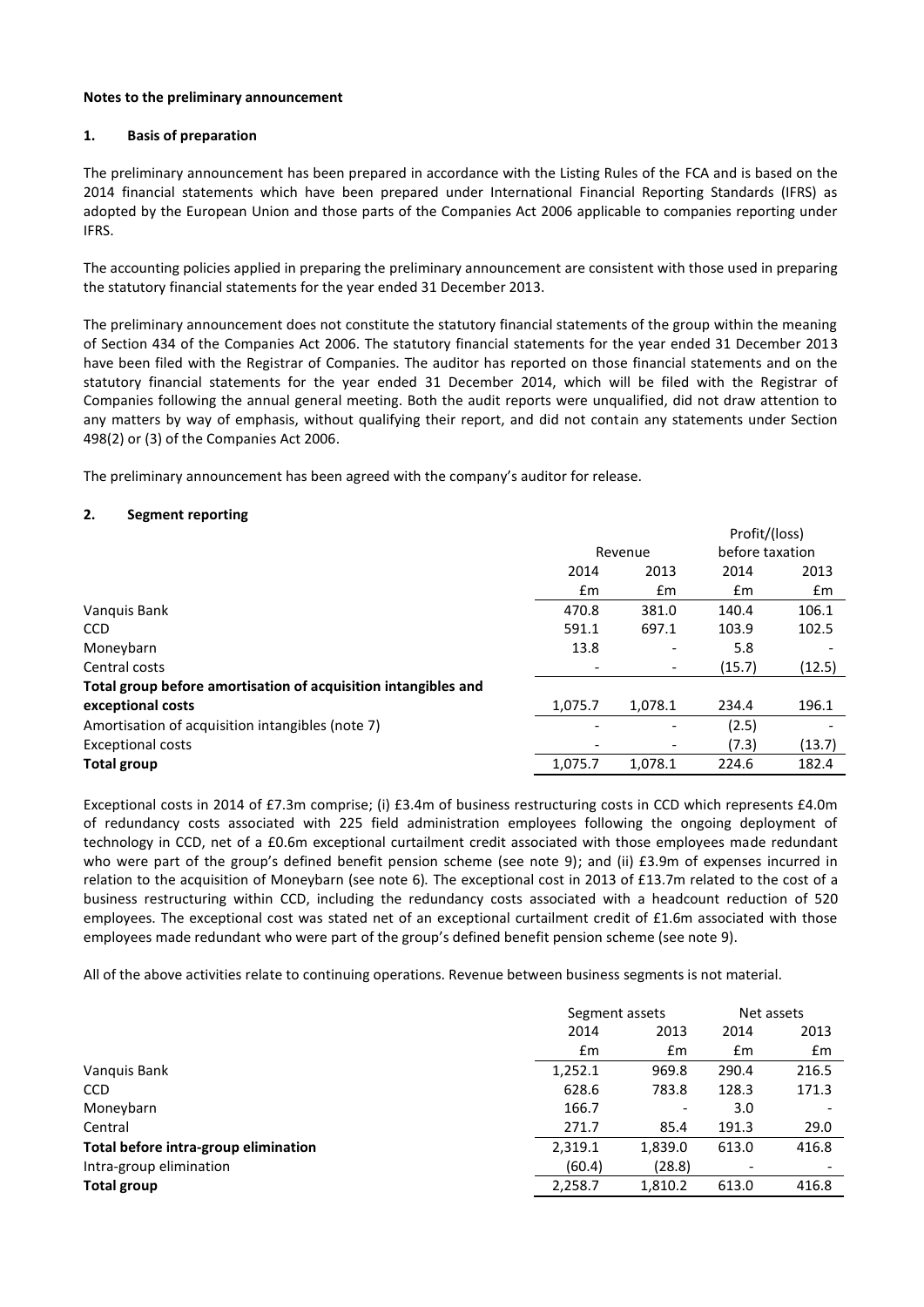## **2. Segment reporting (continued)**

Segment net assets are based on the statutory accounts of the companies forming the group's business segments adjusted to assume repayment of intra-group balances and rebasing the borrowings of CCD to reflect a borrowings to receivables ratio of 80%. The impact of this is an increase in the notional allocation of group borrowings to CCD of £60.4m (2013: £28.8m) and an increase in the notional cash allocated to central activities of the same amount. The intra-group elimination adjustment removes this notional allocation to state borrowings and cash on a consolidated group basis.

The group's businesses operate principally in the UK and Republic of Ireland, other than a branch in Poland which was established as part of Vanquis Bank's pilot credit card operation in Poland. The revenue in respect of the branch in 2014 amounted to £5.2m (2013: £2.2m) and the loss amounted to £10.6m (2013: £7.6m). The net liabilities of the branch amounted to £18.7m at 31 December 2014 (2013: £9.5m), comprising assets of £22.3m (2013: £16.0m) and liabilities of £41.0m (2013: £25.5m). These figures are included within the Vanquis Bank figures in the tables above. Subsequent to the 2014 year end, a decision was made to withdraw from the Polish pilot credit card operation.

## **3. Tax charge**

The tax charge in the income statement is as follows:

|                                 | 2014          | 2013   |
|---------------------------------|---------------|--------|
|                                 | $\mathsf{fm}$ | £m     |
| Current tax:                    |               |        |
| $- UK$                          | (46.6)        | (37.7) |
| - overseas                      | (0.7)         | (0.5)  |
| Total current tax               | (47.3)        | (38.2) |
| Deferred tax                    | (3.0)         | (2.5)  |
| Impact of change in UK tax rate | 1.3           | (0.7)  |
| <b>Total tax charge</b>         | (49.0)        | (41.4) |

The tax credit in respect of exceptional costs in 2014 amounted to £0.8m (2013: credit of £3.2m) and represents tax relief in respect of the exceptional restructuring costs in CCD.

The effective tax rate for 2014, prior to the amortisation of acquisition intangibles and exceptional items, is 21.5% (2013: 22.7%), in line with the UK statutory corporation tax rate which reduced from 23% to 21% with effect from 1 April 2014. A further reduction in the UK statutory corporation tax rate will take place with effect from 1 April 2015 when the rate reduces from 21% to 20%. The group is expected to benefit from the rate reduction and the effective tax rates for future periods are expected to be similar to the UK statutory corporation tax rate.

As the changes to the UK statutory corporation tax rate were enacted in the 2013 Finance Act, deferred tax balances at 31 December 2013 were re-measured at 20% on the basis that that the temporary differences on which the deferred tax balances were calculated were expected to reverse after 1 April 2015. In 2014, movements in deferred tax balances have been measured at the statutory corporation tax rate for the year of 21.5% (2013: 23.25%). Deferred tax balances at 31 December 2014 have then been re-measured at 20% as the temporary differences on which deferred tax has been calculated are expected to reverse after 1 April 2015. A tax credit of £1.3m in 2014 (2013: charge of £0.7m) represents the income statement adjustment as a result of this change and an additional deferred tax credit of £0.3m (2013: £0.3m) has been taken directly to other comprehensive income in respect of items reflected directly in other comprehensive income.

The tax (charge)/credit on items taken directly to other comprehensive income as follows:

|                                                                                    | 2014  | 2013  |
|------------------------------------------------------------------------------------|-------|-------|
|                                                                                    | £m    | £m    |
| Current tax charge on cash flow hedges                                             | (0.4) | (0.6) |
| Deferred tax (charge)/credit on actuarial movements on retirement benefit asset    | (3.8) | 0.9   |
| Tax (charge)/credit on items taken directly to other comprehensive income prior to |       |       |
| impact of change in UK tax rate                                                    | (4.2) | 0.3   |
| Impact of change in UK tax rate                                                    | 0.3   | 0.3   |
| Total tax (charge)/credit on items taken directly to other comprehensive income    | (3.9) | 0.6   |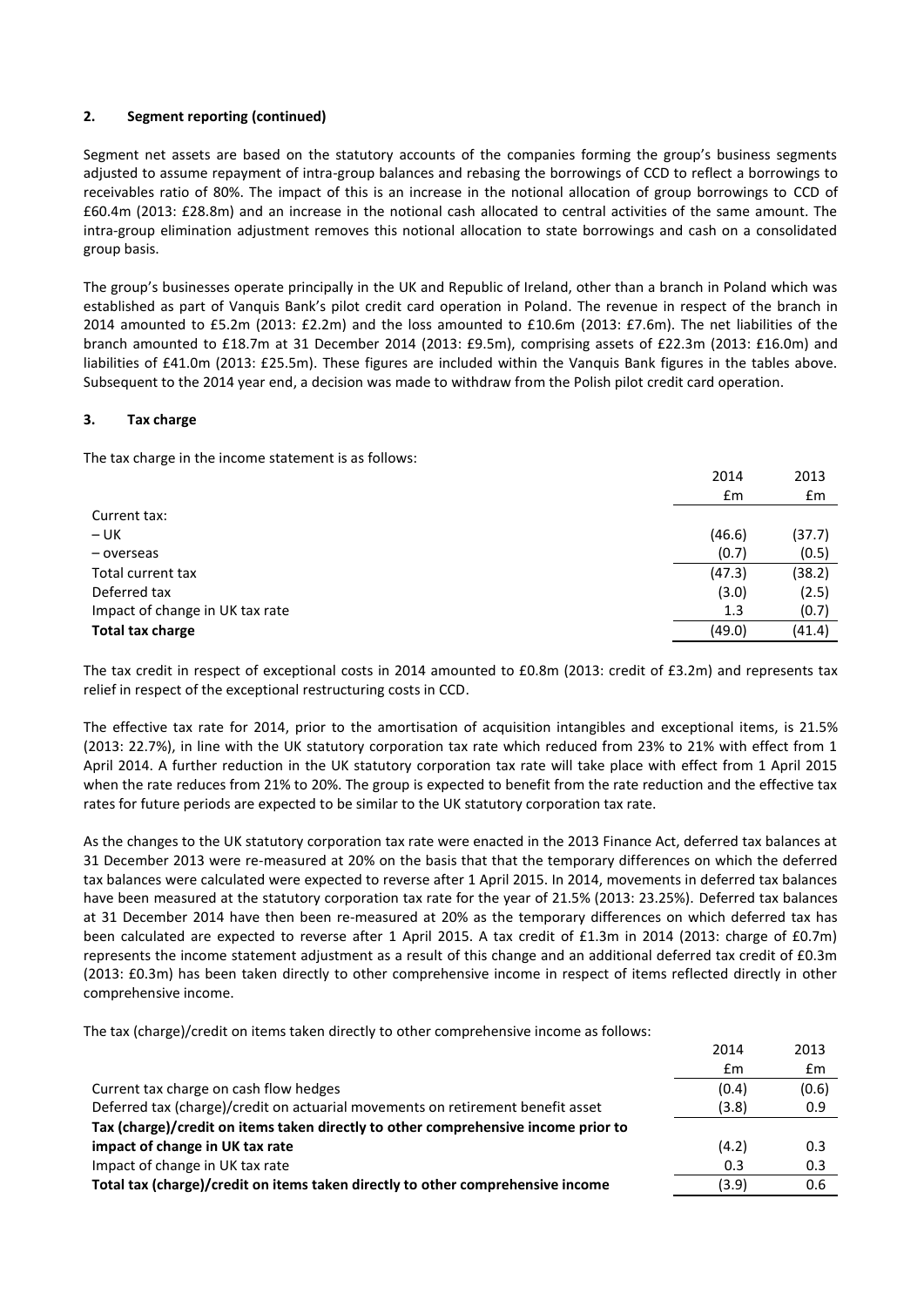## **3. Tax charge (continued)**

The movement in deferred tax assets/(liabilities) during the year can be analysed as follows:

|                                                                                        | 2014   | 2013  |
|----------------------------------------------------------------------------------------|--------|-------|
|                                                                                        | £m     | £m    |
| At 1 January                                                                           | 3.5    | 6.1   |
| Charge to the income statement                                                         | (3.0)  | (2.5) |
| Acquisition of Moneybarn (note 6)                                                      | (11.5) |       |
| (Charge)/credit on other comprehensive income prior to impact of change in UK tax rate | (4.2)  | 0.3   |
| Impact of change in UK tax rate:                                                       |        |       |
| $-$ credit/(charge) to the income statement                                            | 1.3    | (0.7) |
| - credit to other comprehensive income                                                 | 0.3    | 0.3   |
| At 31 December                                                                         | (13.6) | 3.5   |

The rate of tax charge on the profit before taxation for the year is higher than (2013: lower than) the average standard rate of corporation tax in the UK of 21.50% (2013: 23.25%). This can be reconciled as follows:

|                                                                                             | 2014   | 2013   |
|---------------------------------------------------------------------------------------------|--------|--------|
|                                                                                             | £m     | £m     |
| <b>Profit before taxation</b>                                                               | 224.6  | 182.4  |
| Profit before taxation multiplied by the average standard rate of corporation tax in the UK |        |        |
| of 21.50% (2013: 23.25%)                                                                    | (48.3) | (42.4) |
| Effects of:                                                                                 |        |        |
| - benefit of lower tax rates overseas                                                       | 0.6    | 0.7    |
| - adjustment in respect of prior years                                                      | (1.4)  | 1.3    |
| - non-deductible general expenses                                                           | (0.4)  | (0.3)  |
| - non-deductible expenses relating to the acquisition of Moneybarn                          | (0.8)  |        |
| - impact of change in UK tax rate                                                           | 1.3    | (0.7)  |
| <b>Total tax charge</b>                                                                     | (49.0) | (41.4) |

The profits of the home credit business in the Republic of Ireland have been taxed at the Republic of Ireland statutory tax rate of 12.5% (2013: 12.5%) rather than the UK statutory tax rate of 21.50% (2013: 23.25%) giving rise to a beneficial impact on the group tax charge of £0.6m (2013: £0.7m).

The £1.4m charge (2013: £1.3m credit) in respect of prior years represents an increase in the prior year tax charge in respect of historic tax liabilities net of the benefit of securing tax deductions for employee share awards which are higher than those originally anticipated.

During 2014, the group incurred £3.9m of expenses in relation to the acquisition of Moneybarn which have been included in exceptional costs. As tax deductions are unlikely to be available for such costs, these give rise to an increase in the tax charge of £0.8m (2013: £nil).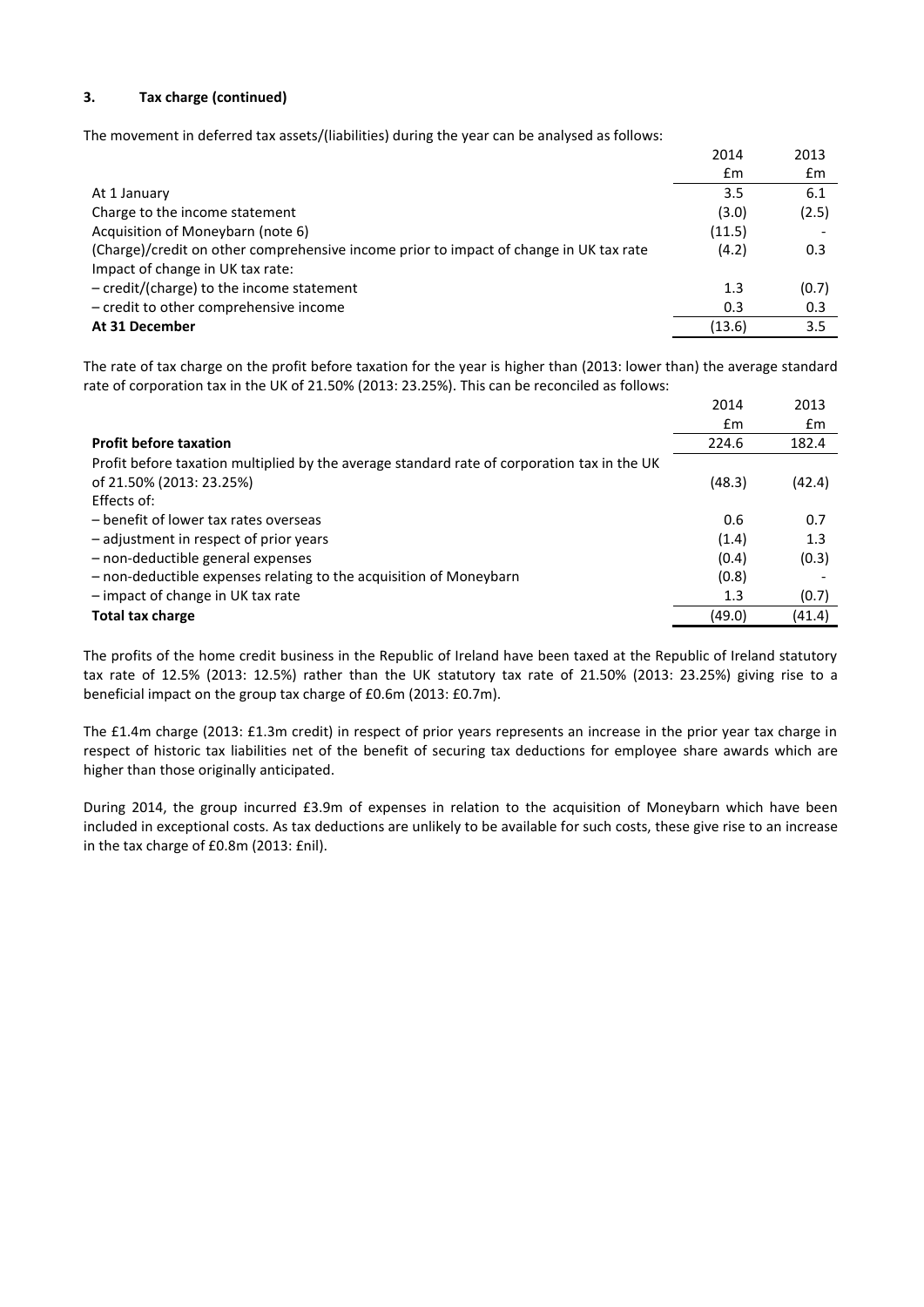## **4. Earnings per share**

Basic earnings per share is calculated by dividing the profit for the year attributable to equity shareholders by the weighted average number of ordinary shares outstanding during the year, adjusted for treasury shares (own shares held). Diluted earnings per share calculates the effect on earnings per share assuming conversion of all dilutive potential ordinary shares. Dilutive potential ordinary shares are calculated as follows:

- (i) For share awards outstanding under performance-related share incentive schemes such as the Performance Share Plan (PSP) and the Long Term Incentive Scheme (LTIS), the number of dilutive potential ordinary shares is calculated based on the number of shares which would be issuable if: (i) the end of the reporting period is assumed to be the end of the schemes' performance period; and (ii) the performance targets have been met as at that date.
- (ii) For share options outstanding under non-performance related schemes such as the Save As You Earn scheme (SAYE), a calculation is performed to determine the number of shares that could have been acquired at fair value (determined as the average annual market share price of the company's shares) based on the monetary value of the subscription rights attached to outstanding share options. The number of shares calculated is compared with the number of share options outstanding, with the difference being the dilutive potential ordinary shares.

Reconciliations of basic and diluted earnings per share are set out below:

|                                      |               | 2014<br>Weighted     |           |               | 2013<br>Weighted     |           |
|--------------------------------------|---------------|----------------------|-----------|---------------|----------------------|-----------|
|                                      |               | average<br>number of | Per share |               | average<br>number of | Per share |
|                                      | Earnings      | shares               | amount    | Earnings      | shares               | amount    |
|                                      | $\mathsf{fm}$ | m                    | pence     | $\mathsf{fm}$ | m                    | pence     |
| <b>Earnings per share</b>            |               |                      |           |               |                      |           |
| Shares in issue during the year      |               | 142.3                |           |               | 139.1                |           |
| Own shares held                      |               | (3.5)                |           |               | (3.8)                |           |
| <b>Basic earnings per share</b>      | 175.6         | 138.8                | 126.5     | 141.0         | 135.3                | 104.2     |
| Dilutive effect of share options and |               |                      |           |               |                      |           |
| awards                               |               | 2.2                  | (2.0)     |               | 2.7                  | (2.0)     |
| <b>Diluted earnings per share</b>    | 175.6         | 141.0                | 124.5     | 141.0         | 138.0                | 102.2     |

The directors have elected to show an adjusted earnings per share prior to the amortisation of acquisition intangibles which arose on the acquisition of Moneybarn on 20 August 2014 (see note 7) and prior to exceptional costs (see note 2). This is presented to show the earnings per share generated by the group's underlying operations. A reconciliation of basic and diluted earnings per share to adjusted basic and diluted earnings per share is as follows:

|                                                        |               | 2014<br>Weighted<br>average |           |               | 2013<br>Weighted<br>average |           |
|--------------------------------------------------------|---------------|-----------------------------|-----------|---------------|-----------------------------|-----------|
|                                                        |               | number of                   | Per share |               | number of                   | Per share |
|                                                        | Earnings      | shares                      | amount    | Earnings      | shares                      | amount    |
|                                                        | $\mathsf{fm}$ | m                           | pence     | $\mathsf{fm}$ | m                           | pence     |
| <b>Basic earnings per share</b>                        | 175.6         | 138.8                       | 126.5     | 141.0         | 135.3                       | 104.2     |
| Amortisation of acquisition intangibles,               |               |                             |           |               |                             |           |
| net of tax                                             | 1.9           |                             | 1.4       |               |                             |           |
| Exceptional costs, net of tax                          | 6.5           |                             | 4.7       | 10.5          |                             | 7.8       |
| Adjusted basic earnings per share                      | 184.0         | 138.8                       | 132.6     | 151.5         | 135.3                       | 112.0     |
| Diluted earnings per share                             | 175.6         | 141.0                       | 124.5     | 141.0         | 138.0                       | 102.2     |
| Amortisation of acquisition intangibles,<br>net of tax | 1.9           |                             | 1.4       |               |                             |           |
| Exceptional costs, net of tax                          | 6.5           |                             | 4.6       | 10.5          |                             | 7.6       |
| Adjusted diluted earnings per share                    | 184.0         | 141.0                       | 130.5     | 151.5         | 138.0                       | 109.8     |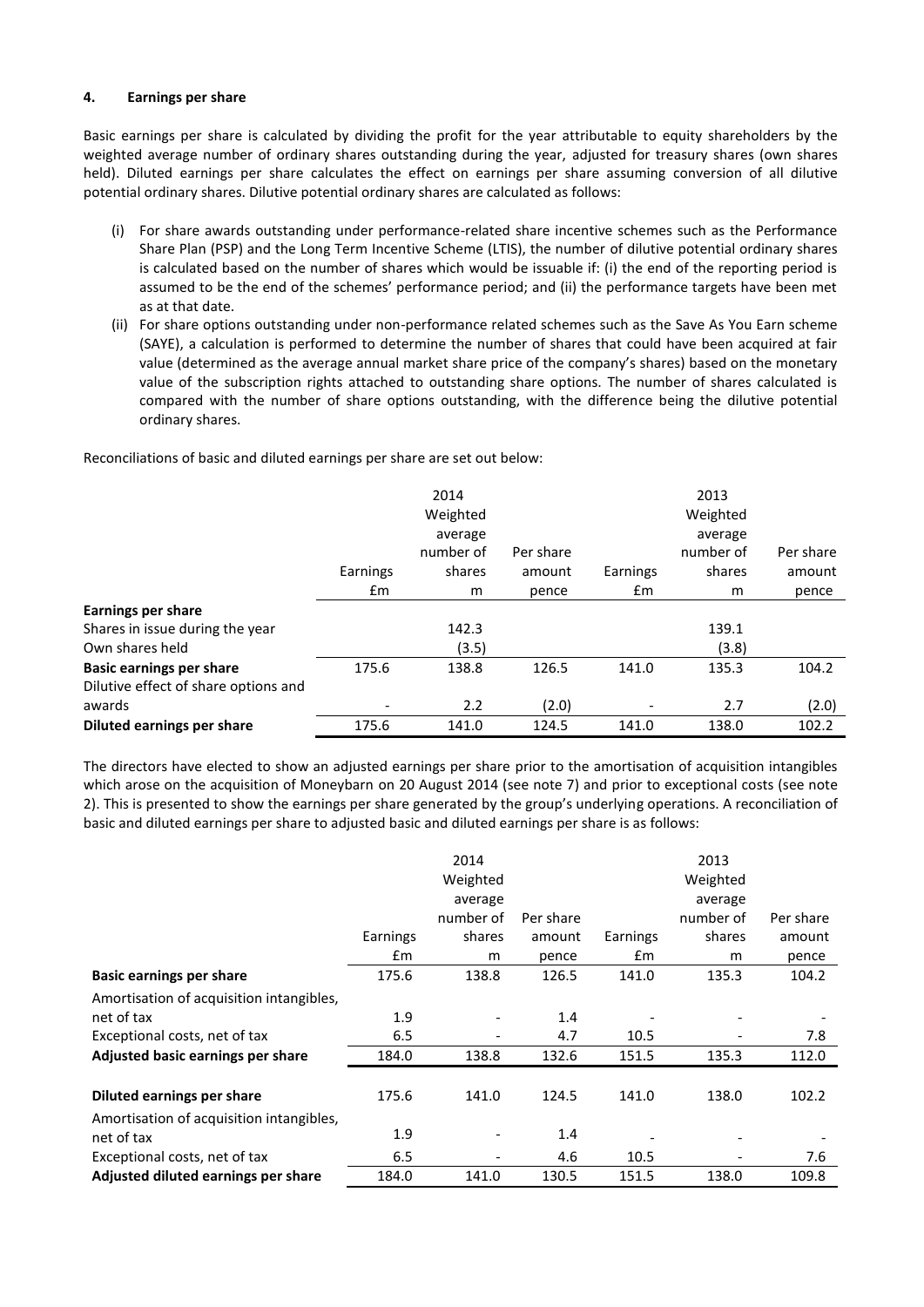## **5. Dividends**

| £m                                                            | £m    |
|---------------------------------------------------------------|-------|
| 2012 final<br>-48.4p per share<br>$\overline{\phantom{0}}$    | 66.0  |
| 2013 interim<br>- 31.0p per share<br>$\overline{\phantom{0}}$ | 42.4  |
| 2013 final<br>- 54.0p per share<br>74.4                       |       |
| 2014 interim<br>-34.1p per share<br>49.0                      | -     |
| Dividends paid<br>123.4                                       | 108.4 |

The directors are recommending a final dividend in respect of the financial year ended 31 December 2014 of 63.9p per share (2013: 54.0p) which will amount to an estimated dividend payment of £91.6m (2013: £74.4m). If approved by the shareholders at the annual general meeting on 7 May 2015, this dividend will be paid on 19 June 2015 to shareholders who are on the register of members at 22 May 2015. This dividend is not reflected in the balance sheet as at 31 December 2014 as it is subject to shareholder approval.

#### **6. Acquisition of Moneybarn**

The group completed the acquisition of the entire share capital of Duncton Group Limited, which trades as Moneybarn, the UK's largest non-standard vehicle finance business, on 20 August 2014 for consideration of £120m. The consideration was satisfied by the payment of £120m in cash on completion to Duncton Group Limited's shareholders, funded through the proceeds of a placing of 5.9m new ordinary shares in Provident Financial plc with institutional investors. The acquisition of Moneybarn broadens the product offering to the group's target customer base and creates a third leg of earnings that complements the group's organic growth opportunities.

Costs of £3.9m associated with the acquisition including due diligence, legal, advisory and tax fees have been charged as an exceptional cost in 2014 (see note 2). Costs of £3.1m associated with the placing of shares have been deducted from the share premium account.

Prior to acquisition, Moneybarn reported under UK GAAP. A detailed conversion of Moneybarn's financial statements to IFRS has been completed post acquisition which reduced Moneybarn's net assets on acquisition by approximately £11m, principally in respect of: (i) higher impairment provisions due to the impact of discounting future expected cash flows at the effective interest rate; and (ii) a change in policy in respect of the deferral of the acquisition costs of new accounts.

The provisional fair values of the identifiable assets and liabilities of Moneybarn as at the acquisition date were as follows:

|                                                | Book value on | Fair value    | Recognised on |
|------------------------------------------------|---------------|---------------|---------------|
|                                                | acquisition   | adjustments   | acquisition   |
|                                                | $\mathsf{fm}$ | $\mathsf{fm}$ | £m            |
| Intangible assets (a)                          | 1.0           | 75.0          | 76.0          |
| Property, plant and equipment                  | 0.9           |               | 0.9           |
| Deferred tax assets/(liabilities) (c)          | 2.6           | (14.1)        | (11.5)        |
| Amounts receivable from customers (b)          | 135.0         | (3.8)         | 131.2         |
| Cash and cash equivalents                      | 5.2           |               | 5.2           |
| Trade and other receivables                    | 4.8           |               | 4.8           |
| Trade and other payables (c)                   | (5.2)         | (1.0)         | (6.2)         |
| Corporation tax liabilities                    | (1.7)         |               | (1.7)         |
| Bank and other borrowings (d)                  | (144.9)       | (5.0)         | (149.9)       |
| Net identifiable (liabilities)/assets acquired | (2.3)         | 51.1          | 48.8          |
| Goodwill                                       |               |               | 71.2          |
| <b>Cash consideration</b>                      |               |               | 120.0         |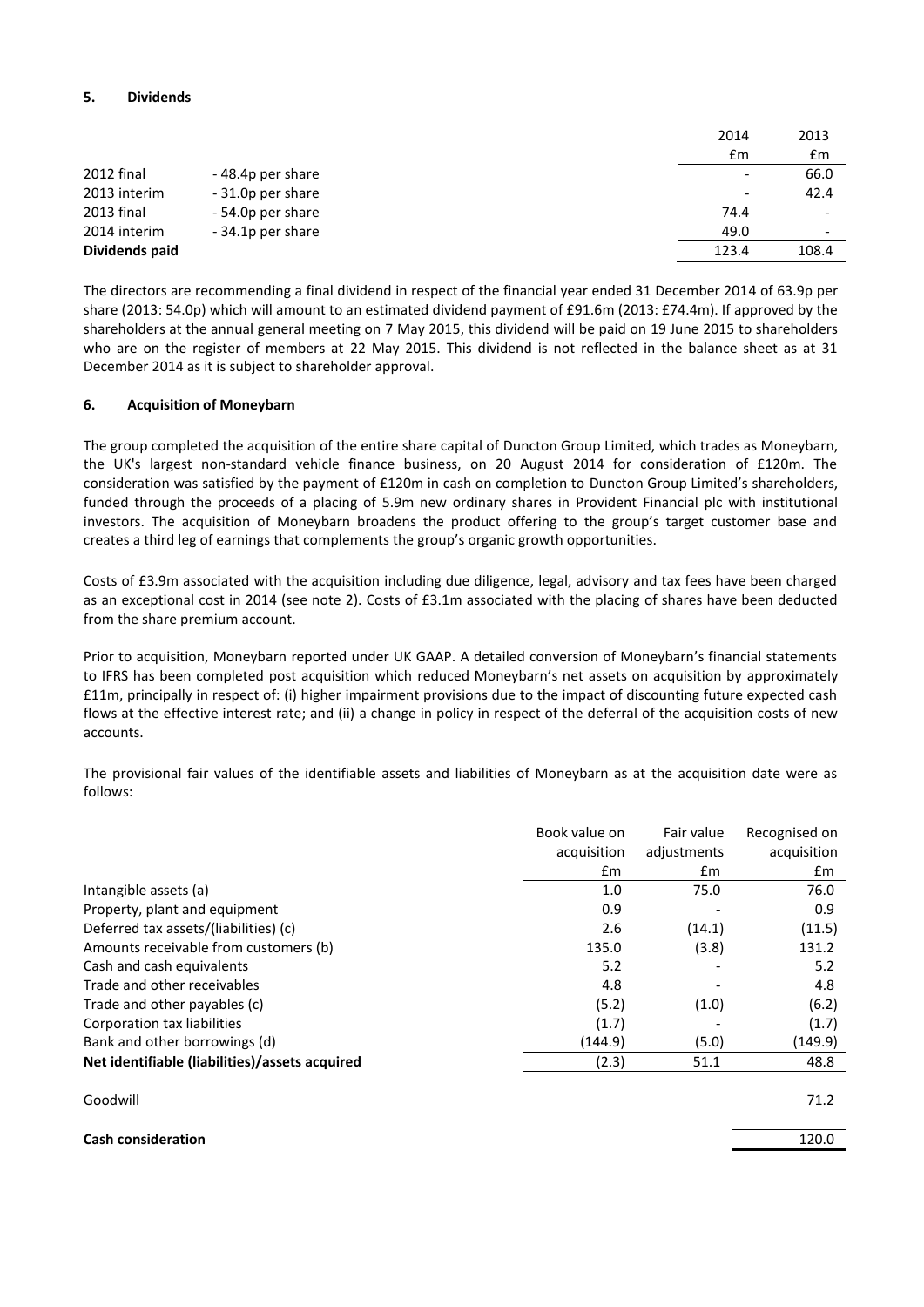## **6. Acquisition of Moneybarn (continued)**

The fair value adjustments applied to Moneybarn's net liabilities comprise:

- a) £75.0m has been attributed to the fair value of Moneybarn's existing broker relationships which are an important influence on the revenue-generating capacity of the business (see note 7).
- b) An adjustment to receivables of £3.8m has been made to reflect the fair value of the receivables book at the acquisition date. This adjustment principally relates to the expected losses on those accounts which are not yet in arrears and therefore have not yet attracted an impairment provision under IAS 39 'Financial instruments: Recognition and measurement'. Expected losses are currently only taken account of as part of the calculation of fair value on the acquisition of a receivables book in accordance with IFRS 3 'Business combinations'. Expected loss provisions have not been established on new Moneybarn accounts originated post acquisition in line with both the group's accounting policies and IAS 39.
- c) The tax effect of the other fair value adjustments of £14.1m together with £1.0m of additional potential taxrelated liabilities which were not provided against at the acquisition date have been made.
- d) The existing Moneybarn borrowings were refinanced shortly following acquisition, utilising the group's existing committed facilities at a substantially lower cost of funds. The fair value of debt on acquisition has been increased to include the break costs of £5.0m that were incurred in settling Moneybarn's existing debt.

The goodwill of £71.2m represents the benefit of the group's lower cost funding and synergies available from the acquisition in respect of underwriting, collections and distribution channels. In accordance with the group's accounting policies, goodwill is not amortised but is subject to an annual impairment review. None of the goodwill is expected to be deductible for corporation tax purposes.

Moneybarn generated revenue of £13.8m and a profit before tax, amortisation of acquired intangible assets and exceptional items of £5.8m in the four months following acquisition. In the eight months prior to acquisition, Moneybarn generated revenue of £24.2m and a profit before tax and exceptional costs of £4.6m. Had the acquisition completed on the first day of the financial year and Moneybarn had benefited from the group's lower cost of funding in the first eight months of the year, the group's revenue would have been £24.2m higher at £1,099.9m and group profit before tax, amortisation of acquisition intangibles and exceptional costs would have been £9.2m higher at £243.6m.

|                                   | 2014                         |          |       | 2013                     |          |       |
|-----------------------------------|------------------------------|----------|-------|--------------------------|----------|-------|
|                                   | Acquisition                  | Computer |       | Acquisition              | Computer |       |
|                                   | intangibles                  | software | Total | intangibles              | software | Total |
|                                   | £m                           | £m       | £m    | £m                       | £m       | £m    |
| Cost                              |                              |          |       |                          |          |       |
| At 1 January                      |                              | 39.7     | 39.7  | $\overline{\phantom{a}}$ | 36.8     | 36.8  |
| Acquisition of Moneybarn (note 6) | 75.0                         | 1.6      | 76.6  | -                        |          |       |
| Additions                         |                              | 7.4      | 7.4   | $\overline{\phantom{a}}$ | 3.0      | 3.0   |
| <b>Disposals</b>                  |                              | (4.2)    | (4.2) | -                        | (0.1)    | (0.1) |
| At 31 December                    | 75.0                         | 44.5     | 119.5 | $\overline{\phantom{a}}$ | 39.7     | 39.7  |
| <b>Accumulated amortisation</b>   |                              |          |       |                          |          |       |
| At 1 January                      |                              | 31.6     | 31.6  |                          | 27.3     | 27.3  |
| Acquisition of Moneybarn (note 6) |                              | 0.6      | 0.6   |                          |          |       |
| Charged to the income statement   | 2.5                          | 4.7      | 7.2   |                          | 4.4      | 4.4   |
| <b>Disposals</b>                  |                              | (4.2)    | (4.2) | $\overline{\phantom{a}}$ | (0.1)    | (0.1) |
| At 31 December                    | 2.5                          | 32.7     | 35.2  | $\overline{\phantom{a}}$ | 31.6     | 31.6  |
| Net book value                    |                              |          |       |                          |          |       |
| At 31 December                    | 72.5                         | 11.8     | 84.3  |                          | 8.1      | 8.1   |
| At 1 January                      | $\qquad \qquad \blacksquare$ | 8.1      | 8.1   | ٠                        | 9.5      | 9.5   |

## **7. Other intangible assets**

Acquisition intangibles represents the fair value of the broker relationships arising on acquisition of Moneybarn on 20 August 2014 (see note 6). The intangible asset has been calculated based on the discounted cash flows associated with Moneybarn's core broker relationships and is being amortised over an estimated useful life of 10 years.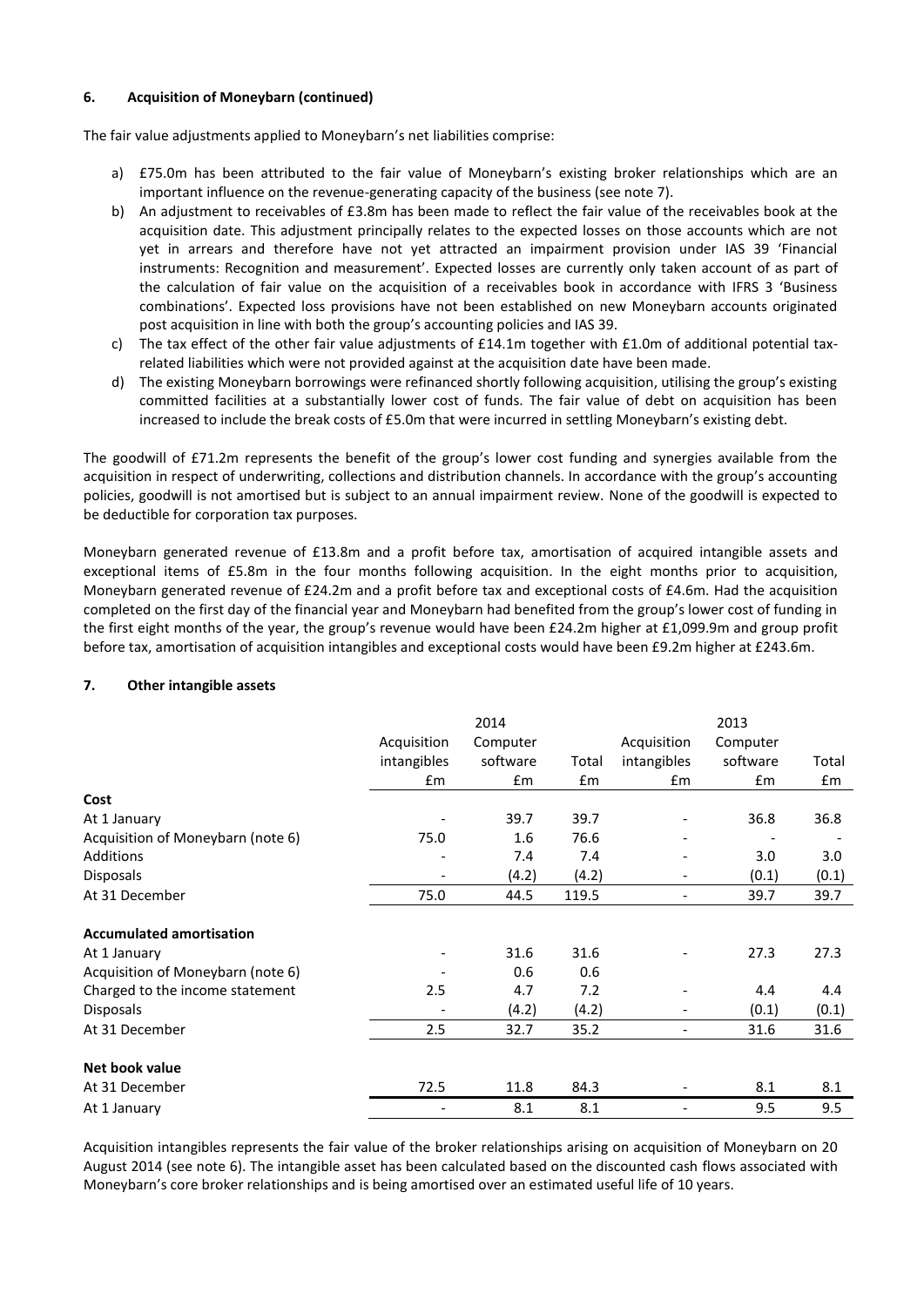#### **8. Amounts receivable from customers**

|                             | 2014    | 2013    |
|-----------------------------|---------|---------|
|                             | £m      | £m      |
| Vanquis Bank                | 1,109.4 | 866.6   |
| <b>CCD</b>                  | 588.1   | 740.0   |
| Moneybarn                   | 151.7   | -       |
| <b>Total group</b>          | 1,849.2 | 1,606.6 |
|                             |         |         |
| Analysed as:                |         |         |
| - due in more than one year | 155.6   | 79.7    |
| - due within one year       | 1,693.6 | 1,526.9 |
| <b>Total group</b>          | 1,849.2 | 1,606.6 |

Vanquis Bank receivables comprise £1,093.9m (2013: £861.3m) in respect of the UK business and £15.5m (2013: £5.3m) in respect of the Polish pilot operation.

CCD receivables comprise £583.1m in respect of the home credit business and guarantor loans (2013: £738.2m) and £5.0m in respect of Satsuma (2013: £1.8m).

The impairment charge in respect of amounts receivable from customers reflected within operating costs can be analysed as follows:

|                    | 2014  | 2013                     |
|--------------------|-------|--------------------------|
|                    | £m    | £m                       |
| Vanquis Bank       | 149.1 | 129.4                    |
| CCD                | 177.5 | 269.7                    |
| Moneybarn          | 1.2   | $\overline{\phantom{0}}$ |
| <b>Total group</b> | 327.8 | 399.1                    |

The impairment charge in Vanquis Bank comprises £144.9m (2013: £126.3m) in respect of the UK business and £4.2m (2013: £3.1m) in respect of the Polish pilot operation.

Impairment in Vanquis Bank and Moneybarn is deducted from the carrying value of amounts receivable from customers by the use of an allowance account. The Vanquis Bank allowance account as at 31 December 2014 amounted to £178.6m (2013: £128.8m) and the Moneybarn allowance account amounted to £27.1m (2013: £nil). Within CCD, impairments are deducted directly from amounts receivable from customers without the use of an allowance account.

#### **9. Retirement benefit asset**

The group operates a defined benefit pension scheme: the Provident Financial Staff Pension Scheme. The scheme has been substantially closed to new members since 1 January 2003. The scheme covers 22% of employees with companyprovided pension arrangements and is of the funded, defined benefit type.

All future benefits in the scheme are now provided on a 'cash balance' basis, with a defined amount being made available at retirement, based on a percentage of salary that is revalued up to retirement with reference to increases in price inflation. This retirement account is then used to purchase an annuity on the open market. The scheme also provides pension benefits that were accrued in the past on a final salary basis, but which are no longer linked to final salary.

The most recent actuarial valuations of scheme assets and the present value of the defined benefit obligation were carried out as at 1 June 2012 by a qualified independent actuary. The valuation used for the purposes of IAS 19 'Employee benefits' has been based on the results of this valuation which has been updated to take account of the requirements of IAS 19 in order to assess the liabilities of the scheme at the balance sheet date. Scheme assets are stated at fair value at the balance sheet date.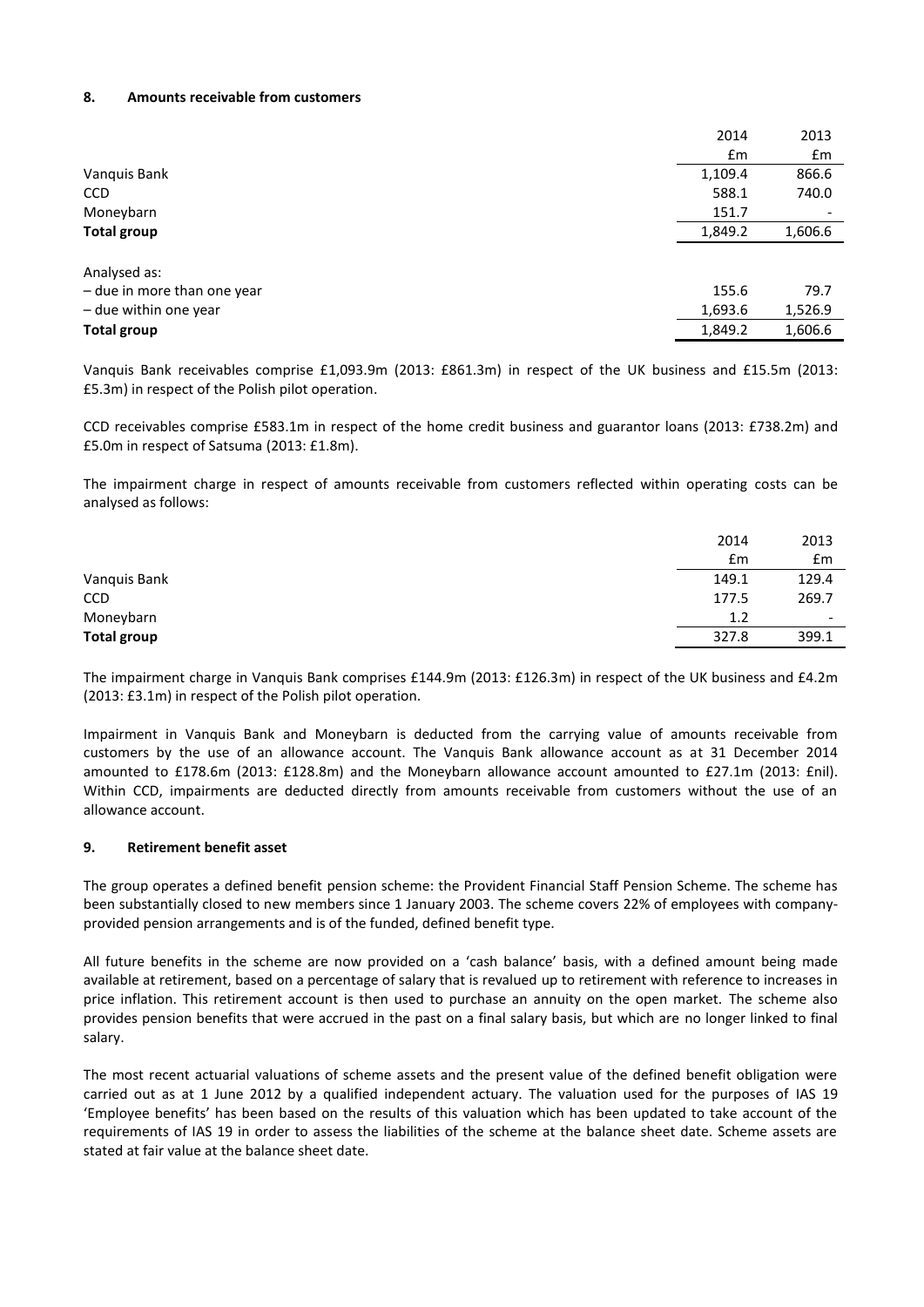## **9. Retirement benefit asset (continued)**

The net retirement benefit asset recognised in the balance sheet of the group is as follows:

|                                                                                     | 2014    | 2013    |
|-------------------------------------------------------------------------------------|---------|---------|
|                                                                                     | £m      | £m      |
| Equities                                                                            | 249.2   | 237.4   |
| Other diversified return seeking investments                                        | 65.5    |         |
| Corporate bonds                                                                     | 137.8   | 156.7   |
| Fixed interest gilts                                                                | 80.6    |         |
| Index-linked gilts                                                                  | 164.9   | 145.2   |
| Cash and money market funds                                                         | 2.1     | 74.5    |
| Fair value of scheme assets                                                         | 700.1   | 613.8   |
| Present value of defined benefit obligation                                         | (644.1) | (584.6) |
| Net retirement benefit asset recognised in the balance sheet                        | 56.0    | 29.2    |
| The amounts recognised in the income statement were as follows:                     |         |         |
|                                                                                     | 2014    | 2013    |
|                                                                                     | £m      | £m      |
| Current service cost                                                                | (5.8)   | (7.1)   |
| Interest on scheme liabilities                                                      | (25.5)  | (24.5)  |
| Interest on scheme assets                                                           | 26.9    | 25.6    |
| Net charge recognised in the income statement before exceptional curtailment credit | (4.4)   | (6.0)   |
| Exceptional curtailment credit                                                      | 0.6     | 1.6     |

The exceptional curtailment credit of £0.6m (2013: £1.6m) relates to the reduction in headcount of 225 (2013: 520) following the business restructuring within CCD (see note 2).

**Net charge recognised in the income statement** (3.8) (4.4)

The net charge recognised in the income statement has been included within administrative costs.

Movements in the fair value of scheme assets were as follows:

|                                            | 2014   | 2013           |
|--------------------------------------------|--------|----------------|
|                                            | £m     | $\mathbf{f}$ m |
| Fair value of scheme assets at 1 January   | 613.8  | 570.7          |
| Interest on scheme assets                  | 26.9   | 25.6           |
| Actuarial movement on scheme assets        | 77.9   | 20.1           |
| Contributions paid by the group            | 13.1   | 14.5           |
| Net benefits paid out                      | (31.6) | (17.1)         |
| Fair value of scheme assets at 31 December | 700.1  | 613.8          |

Movements in the present value of the defined benefit obligation were as follows:

|                                                            | 2014    | 2013    |
|------------------------------------------------------------|---------|---------|
|                                                            | £m      | £m      |
| Present value of defined benefit obligation at 1 January   | (584.6) | (547.7) |
| Current service cost                                       | (5.8)   | (7.1)   |
| Interest on scheme liabilities                             | (25.5)  | (24.5)  |
| Exceptional curtailment credit                             | 0.6     | 1.6     |
| Actuarial movement on scheme liabilities                   | (60.4)  | (24.0)  |
| Net benefits paid out                                      | 31.6    | 17.1    |
| Present value of defined benefit obligation at 31 December | (644.1) | (584.6) |
|                                                            |         |         |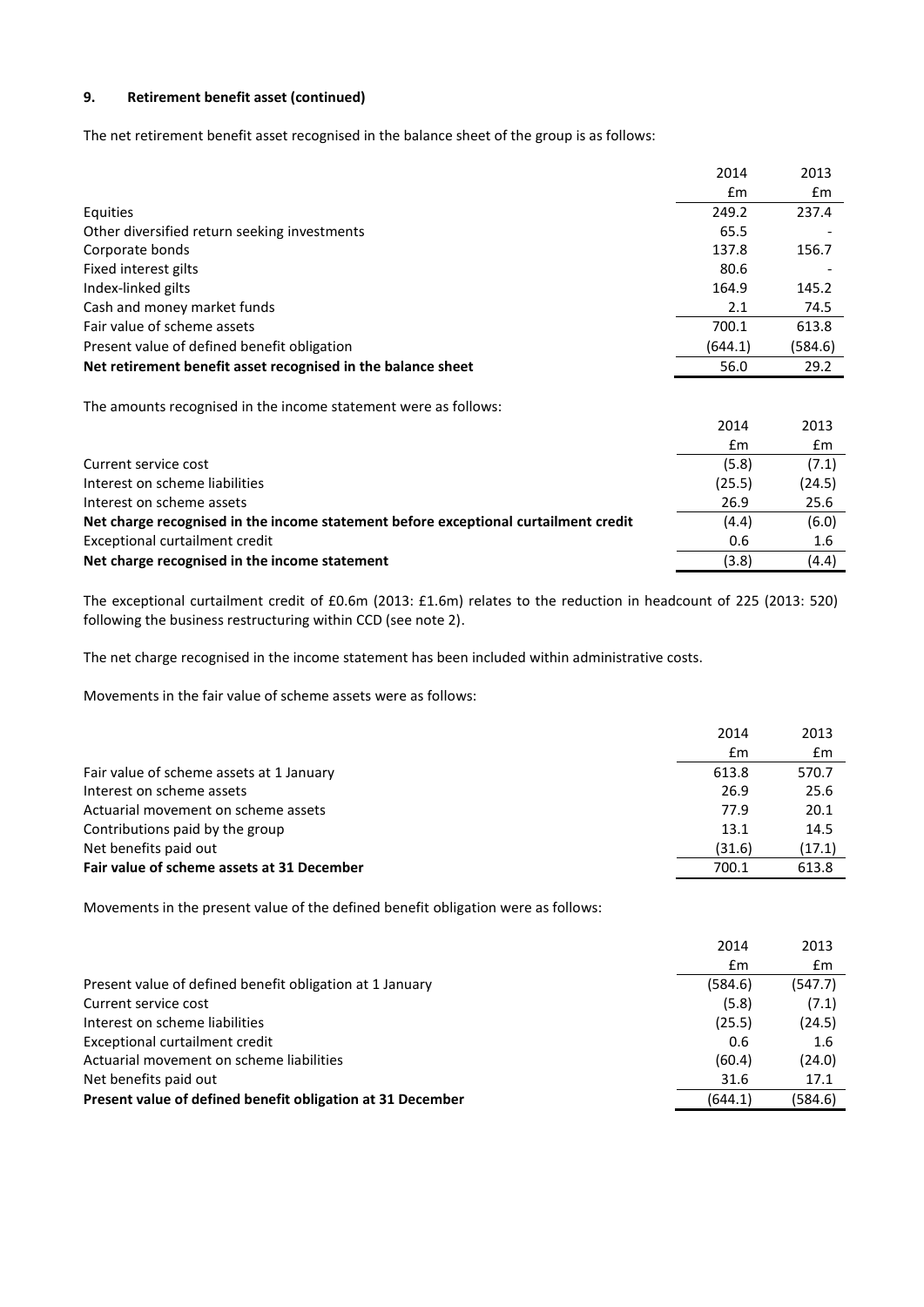## **9. Retirement benefit asset (continued)**

The principal actuarial assumptions used at the balance sheet date were as follows:

|                                                 | 2014 | 2013 |
|-------------------------------------------------|------|------|
|                                                 | %    | %    |
| Price inflation - RPI                           | 3.1  | 3.4  |
| Price inflation - CPI                           | 2.1  | 2.4  |
| Rate of increase to pensions in payment         | 2.9  | 3.1  |
| Inflationary increases to pensions in deferment | 2.1  | 2.4  |
| Discount rate                                   | 3.7  | 4.4  |
|                                                 |      |      |

A 0.1% change in the discount and inflation rates would change the present value of the defined benefit obligation by approximately £14m (2013: £12m) and £9m (2013: £8m) respectively.

The mortality assumptions used in the valuation of the group's defined benefit pension scheme are based on the mortality experience of self-administered pension schemes and allow for future improvements in life expectancy.

The group uses the S1PA standard tables as the basis for projecting mortality adjusted for the following factors:

- A 5% upwards adjustment to mortality rates for males and a 15% upwards adjustment for females is made in order to reflect lower life expectancies within the scheme compared to average pension schemes; and
- Future mortality improvements are in line with the CMI 2013 projections with long-term trend improvements of 1.25% per annum.

In more simple terms, it is assumed that members who retire in the future at age 65 will live on average for a further 24 years if they are male (2013: 24 years) and for a further 25 years if they are female (2013: 25 years). If assumed life expectancies had been one year greater, the net retirement benefit asset would have been reduced by approximately £19m (2013: £18m).

An analysis of amounts recognised in the statement of comprehensive income is set out below:

|                                                                                     | 2014   | 2013   |
|-------------------------------------------------------------------------------------|--------|--------|
|                                                                                     | £m     | £m     |
| Actuarial movements on scheme assets                                                | 77 9   | 20.1   |
| Actuarial movements on scheme liabilities                                           | (60.4) | (24.0) |
| Actuarial movements recognised in the statement of comprehensive income in the year | 17.5   | (3.9)  |

## **10. Reconciliation of profit after taxation to cash generated from operations**

|                                                                              | 2014    | 2013   |
|------------------------------------------------------------------------------|---------|--------|
|                                                                              | Em      | £m     |
| Profit after taxation                                                        | 175.6   | 141.0  |
| Adjusted for:                                                                |         |        |
| $-$ tax charge (note 3)                                                      | 49.0    | 41.4   |
| - finance costs                                                              | 77.5    | 74.2   |
| - share-based payment charge                                                 | 8.7     | 7.4    |
| - retirement benefit charge prior to exceptional curtailment credit (note 9) | 4.4     | 6.0    |
| - exceptional curtailment credit (note 9)                                    | (0.6)   | (1.6)  |
| $-$ amortisation of intangible assets (note 7)                               | 7.2     | 4.4    |
| - depreciation of property, plant and equipment                              | 6.6     | 6.7    |
| - loss on disposal of property, plant and equipment                          | 0.2     | 0.2    |
| Changes in operating assets and liabilities:                                 |         |        |
| - amounts receivable from customers                                          | (111.4) | (92.3) |
| - trade and other receivables                                                | (4.4)   | 7.3    |
| - trade and other payables                                                   | 21.8    | 3.6    |
| $-$ contributions into the retirement benefit scheme (note 9)                | (13.1)  | (14.5) |
| Cash generated from operations                                               | 221.5   | 183.8  |